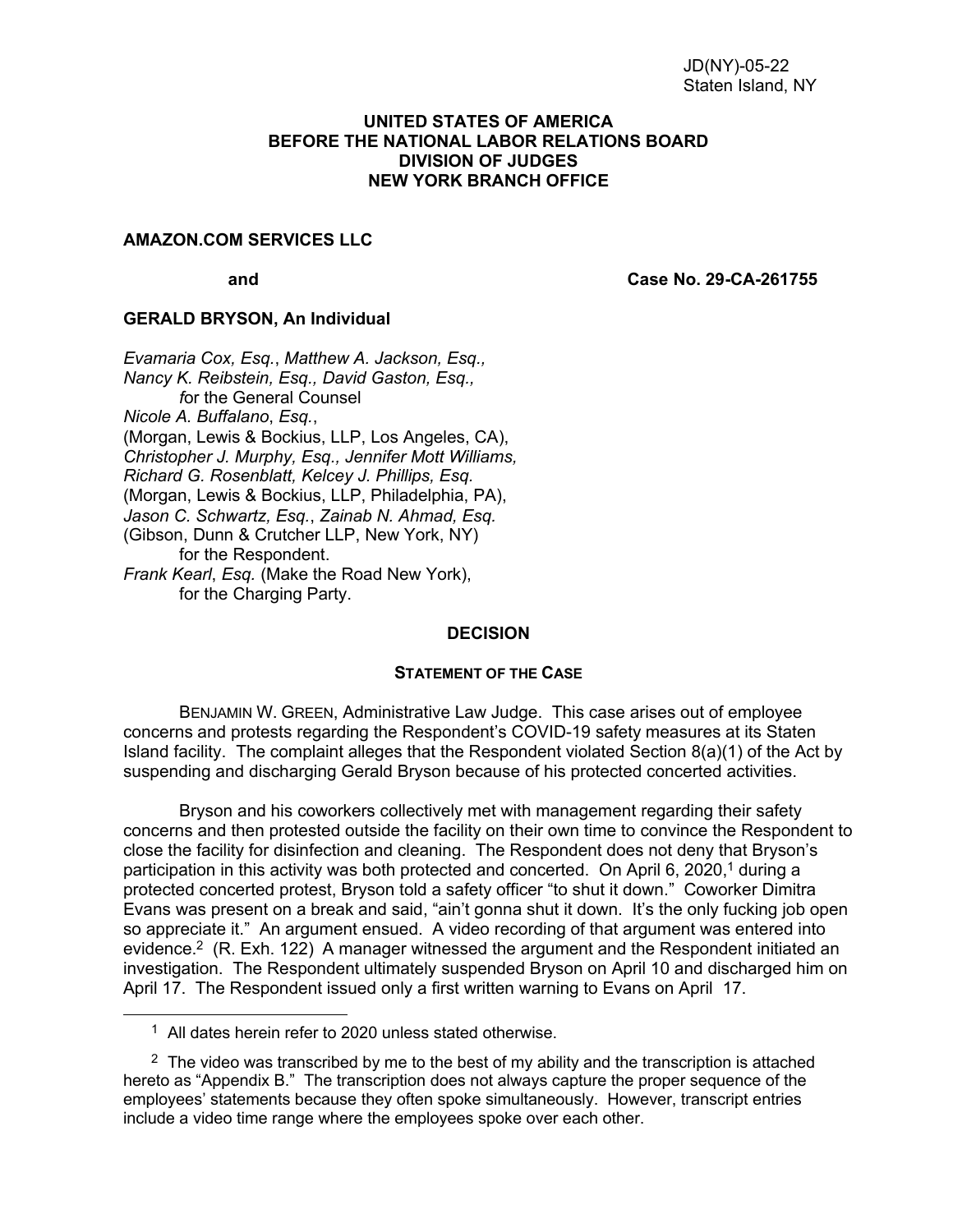The Charging Party filed the charge in this case on June 17. The Regional Director for Region 29 issued the complaint on December 22, which alleged that Bryson engaged in 5 protected concerted protest activity on April 6. The Respondent filed an answer to the complaint on January 5, 2021 and an amended answer on February 24, 2021. The Respondent denied in these answers that Bryson engaged in protected concerted activity. On March 23, 2021, the Regional Director issued a notice of intent to amend the complaint by adding allegations that, on March 25 and 30, Bryson engaged in additional protected concerted activity when he and

10 coworkers met with managers regarding COVID protections. The case was tried on April 12, 19, 26, May 3-5, 10, 11, 13, 14, 17, 24-27, and December 13 2021. On May 22, 2021, the Respondent moved to amend its answer to admit that Bryson engaged in all the protected concerted activities alleged in the complaint. I allowed the amendments.

15 The Respondent contends that this case should be analyzed under *N.L.R.B. v. Burnup & Sims, Inc.*, 379 U.S. 21 (1964), while the General Counsel contends that, as a result of the Board's recent decision in *General Motors LLC*, 369 NLRB No. 127 (2020), the case should be analyzed under *Wright Line,* 251 NLRB 1083 (1980) enfd. 662 F.2d 899 (1st Cir. 1981) cert. denied 455 U.S. 989 (1982). I have analyzed the case under both standards and find that the 20 Respondent violated Section 8(a)(1) of the Act by discharging Bryson because of his protected concerted activity.<sup>3</sup>

On the entire record, including my observation of the demeanor of the witnesses, and after considering the post-hearing briefs filed by the General Counsel, the Respondent, and the 25 Charging Party, I render these

### **FINDINGS OF FACT<sup>4</sup>**

### **JURISDICTION**

The Respondent admits that it satisfies the commerce requirements for jurisdiction and has been an employer engaged in commerce within the meaning of Section 2(2), (6), and (7) of the Act. Accordingly, I find that this dispute affects commerce and the Board has jurisdiction pursuant to Section 10(a) of the Act.

30

 $3<sup>3</sup>$  I do not rule herein on the allegation that the Respondent unlawfully suspended Bryson. The Respondent suspended Bryson's work badge on April 10 and thereby denied him access to the facility. However, a badge suspension is not a disciplinary action and employees are paid when their badges are suspended. Between March 28 and April 10, Bryson was out of work on unlimited unpaid leave which the Respondent made available to employees at the start of the pandemic. Thus, Bryson actually began being paid when his badge was suspended on April 10. A finding that the Respondent unlawfully suspended Bryson on April 10 would add little to the remedy of my finding that he was unlawfully discharged on April 17. (Tr. 1264, 1300, 1485)

<sup>4</sup> The Findings of Fact are a compilation of credible testimony and other evidence, as well as logical inferences drawn therefrom. In assessing credibility, I rely upon witness demeanor. I also consider the context of witness' testimony, the quality of their recollection, testimonial consistency, the presence or absence of corroboration, the weight of the respective evidence, established or admitted facts, inherent probabilities, and reasonable inferences that may be drawn from the record as a whole. See *Double D Construction Group*, 339 NLRB 303, 305 (2003); *Daikichi Sushi*, 335 NLRB 622, 623 (2001) (citing *Shen Automotive Dealership Group*, 321 NLRB 586, 589 (1996)), enfd. sub nom., 56 Fed. Appx. 516 (D.C. Cir. 2003).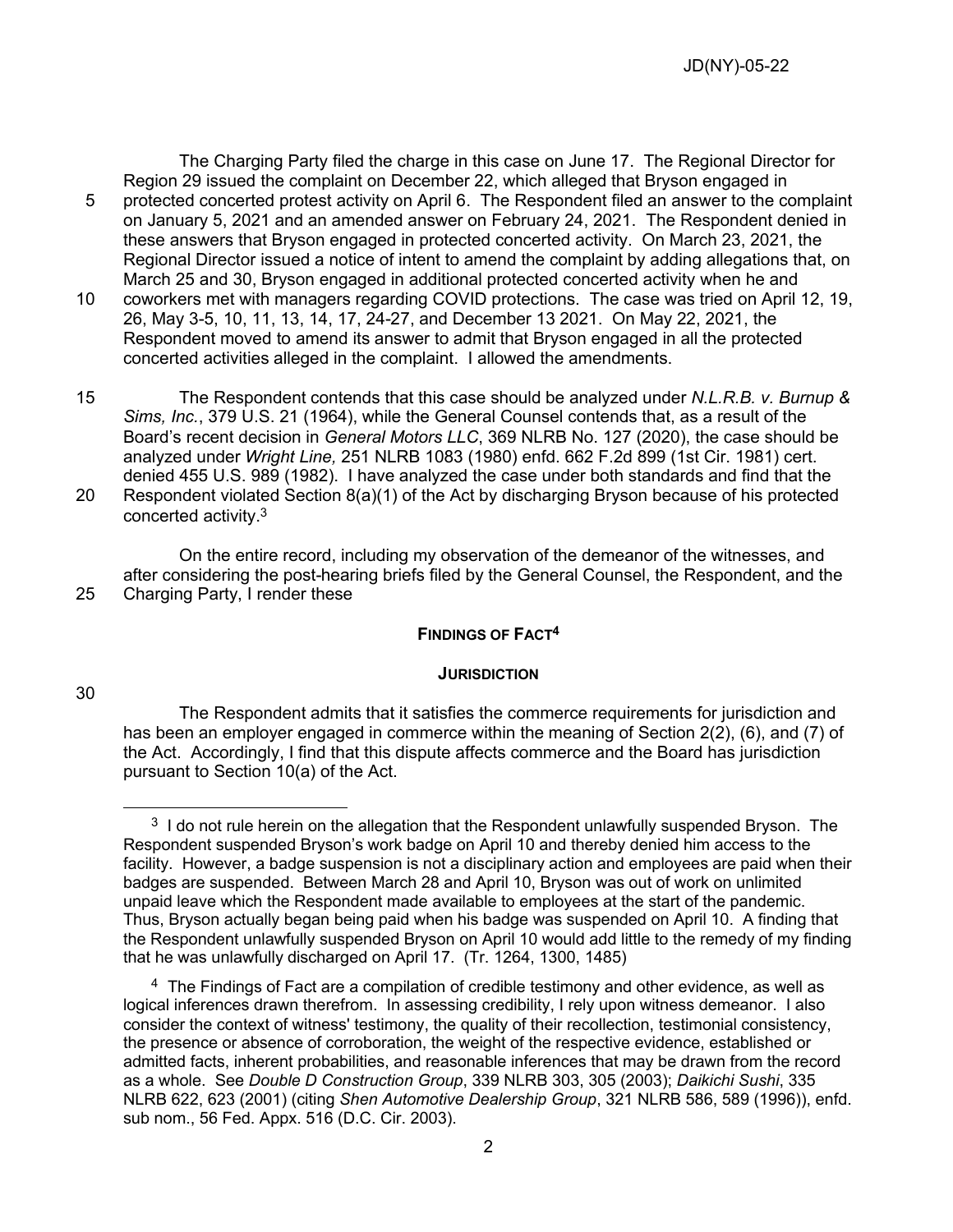# **ALLEGED UNFAIR LABOR PRACTICES**

# **Bryson's Protected Activity, Alleged Misconduct, and Discharge**

5

The Respondent operates a fulfillment center in Staten Island, New York which is designated as JFK8. Bryson was hired to work at JFK8 in September 2018. (Tr. 986, 1923) Bryson worked with employees Christian Smalls and Derrick Palmer. (Tr. 634, 991-992) The Respondent contracts with Metro One Security to provide security services at JFK8. (Tr. 1261) 10 Metro One security officers are not employed by the Respondent. (Tr. 1215)

In March 2020, the COVID pandemic began in earnest and Amazon employees were deemed essential workers. (Tr. 613) However, Smalls, Palmer, and Bryson (collectively the "Smalls group"), among other employees, had safety concerns regarding the Respondent's 15 COVID protocols, including the cleaning and disinfection of equipment. At the time, little was known for certain about COVID or how transmission could best be avoided. (Tr. 609-611, 1002)

On March 25, the Smalls group were among employees who approached certain managers, including General Manager Sai Kotha and Human Resources Manager Christine 20 Hernandez, regarding COVID safety concerns. The employees were off the clock on unpaid time. During this meeting, Smalls told management, "you guys need to . . . clean the facility and shut it down until you figure out the proper way to keep everyone safe." (Tr. 648) The employees obtained this idea after reading in the news that the Respondent closed a facility in Queens for cleaning. Managers asked the employees to wait in the cafeteria for a response. 25 After waiting in the cafeteria for several hours, a manager entered and told the employees the company was already doing "everything we can." (Tr. 645-648, 651-653, 995-1002)

On March 30, employees, including the Smalls group, engaged in a protest in the JFK8 parking lot to demand, among other things, that the facility be temporarily closed for cleaning. 30 Employee protestors were off the clock on unpaid time. (Tr. 661-662, 1006-1007, 1059)

After the protest ended on March 30, the Respondent apparently terminated Smalls for violating a quarantine directive and social distancing policy. (C.P. Exhs. 3-4) Smalls' discharge was preceded by a Chime<sup>5</sup> messaging chat between Hernandez and human resource business 35 partner Payal Desai. (G.C. Exh. 7) (C.P. Exh. 16) On March 29, Desai stated in a Chime message, "[w]e cannot approach [S]malls with a term mentality. If his badge is suspended he cannot come in[.]" Desai further stated, "[t]hen maybe term or final like this lady is saying." The next day, March 30, Desai continued the Chime chat and asked, "please leave? Wait did someone talk to Smalls saying hey parking lot counts as amazon property[?]" Ultimately, Desai 40 reached the following conclusions and Hernandez did not disagree (C.P. Exh. 16):

**Desai:** Christine…. I know I don't need to tell you. But come on.

- 1) Not being in the building = suspending badge. Which to most would mean not past lenels.
- 
- 45 2) They were social distancing as requested.
	- 3) It was a peaceful protest. His right to organize is protected.
	- 4) There were no unsolicited group gatherings. They were all off the clock waiting to speak to the GM as per open door policy. And waited patiently.

<sup>5</sup> Chime is a communication tool used by the Respondent's staff which includes instant messaging chats, video calling, voice calling, and file sharing. (Tr. 115-116)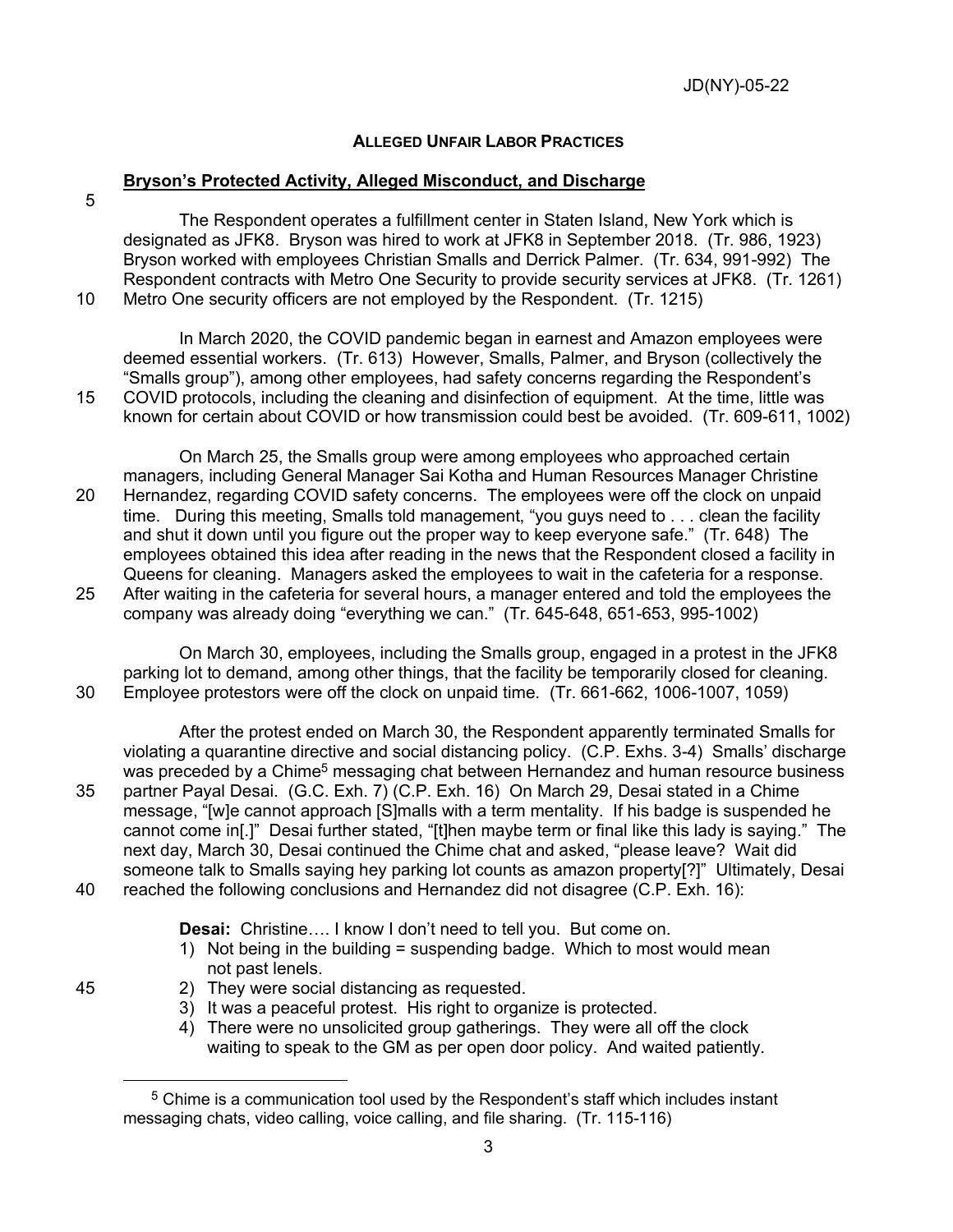5) This is going to be perceived as retaliation.

On April 6, a small group of employees (10 or fewer) including Palmer, Bryson, and Mandi Velasco participated in another protest in the JFK8 parking lot to demand, among other 5 things, that JFK8 be closed for cleaning. Again, the employees protested on their own time. (G.C. Exh. 129(a)) (Tr. 1022) Bryson and Velasco protested together in the same location. Bryson carried a white sign and used a megaphone to state concerns while Velasco held a blue sign and used her phone to stream the event by Facebook Live. As noted above, during this protest, Bryson told a safety officer "to shut it down." Coworker Dimitra Evans was present on a 10 break and said, "ain't gonna shut it down. It's the only fucking job open so appreciate it." This led to an argument which was recorded by Velasco. (R. Exh. 122) (Appendix B, infra)

Following this argument, Bryson walked to another location in the parking lot where employee Jordan Flowers was also streaming to Facebook Live. (G.C. Exh. 63) Flowers asked 15 Bryson to speak on the video and he did. Bryson talked about, among other things, employee efforts to have JFK8 closed for cleaning and his argument with Evans.<sup>6</sup>

Senior Operations Manager Maciej Curlej reported to Kotha that he witnessed an argument between two employees in the parking lot. Kotha talked to Hernandez and suggested 20 that human resources investigate the incident. An investigation was conducted by Human Resources Business Partner Tyler Grabowski and Loss Prevention Manager Geoffrey Gilbert-Differ. Hernandez also learned of Flowers' Facebook Live stream and began watching it. Regional Senior Human Resources Manager Bradley Campbell testified that Hernandez advised him of the incident and he asked to participate in the investigation. The Respondent's 25 investigation was initiated by management and was not a result of any complaint by Bryson or Evans. (Tr. 1593, 1677-1678, 1926-1927)

On the same day the argument took place, April 6, the Respondent quickly identified Bryson and Evans as the two employees involved. Grabowski spoke with Evans and she 30 referred him to three other employee witnesses. Gilbert-Differ reviewed two soundless video recordings of the incident and identified a fourth witness. (G.C. Exhs. 52, 62) After speaking with Evans and the five witnesses (including Curlej), Grabowski asked them to provide written statements. (Tr. 1209-2011, 1218-1219, 1449-1473, 1926-1928) (R. Exhs. 8-13)

35 The witness' statements referenced cursing and antagonistic comments by Bryson, but not Evans, and were not entirely accurate. (R. Exhs. 8-13) A Metro One security officer incorrectly stated that "[a]t no time did [Evans] become confrontational towards Mr. Bryson" and "[a]t no time did Ms. Evans become aggressive towards Mr. Bryson nor engaged in name calling or made any derogatory statements toward Mr. Bryson." (R. Exh. 8) Another Metro One

- 40 security officer correctly stated that Evans told Bryson to "make me shut up," but incorrectly claimed that Bryson told Evans to "come here and I'll make you." (R. Exh. 11) An employee witness spoke only of "one associate screaming at another" and not both employees screaming at each other. (R. Exh. 9) Evans incorrectly claimed that Bryson called her the N-word. (R. Exh. 10) Likewise, Curlej incorrectly claimed that Bryson called Evans the N-word and the C-
- 45 word. (Tr. 12) A human resources team member incorrectly claimed that Evans "quickly went inside the building following the protestor's remarks."7 (R. Exh. 13)

 $6\text{ The video was transcribed by me to the best of my ability and the transcription is attached}$ hereto as "Appendix C."

 $<sup>7</sup>$  I find it implausible that six individuals would view the argument and coincidentally provide</sup> these one-sided, exaggerated accounts unless such accounts were solicited from them.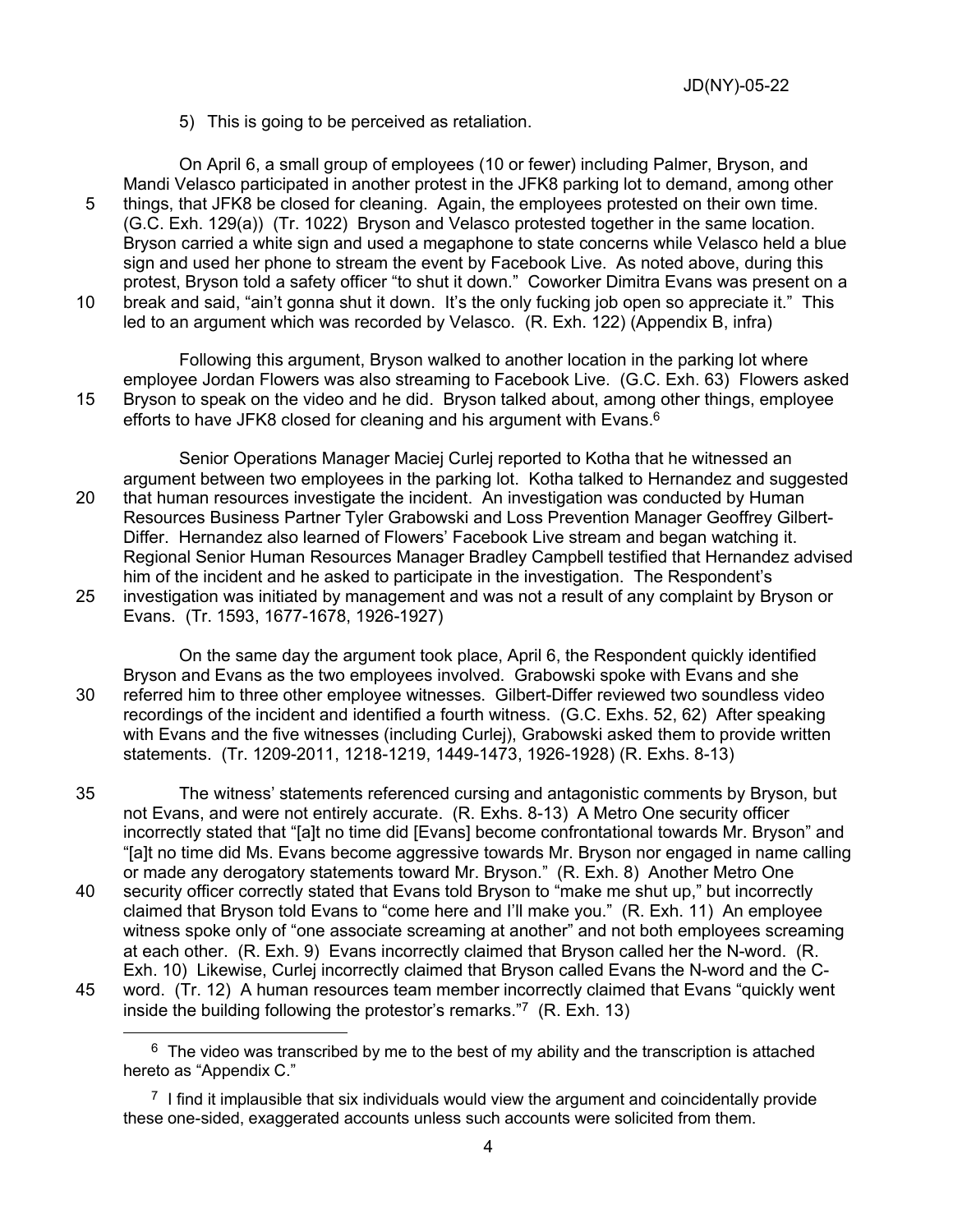JD(NY)-05-22

On April 6 and 7, the Respondent identified Bryson, Palmer, Velasco, Flowers, Brittany Burns, and Helly Rangel among "10 or fewer people" who engaged in protests in the parking lot. (G.G. Exhs. 67-68, 129(a)) At trial, Gilbert-Differ testified that the Respondent tried but failed to 5 identify and interview the employee with the blue sign as the person closest and best situated to hear the argument. (Tr. 1338,1390, 1399-1400) Gilbert-Differ further testified that the Respondent generally seeks to obtain as much evidence as possible in harassment investigations, including by interviews of potential witnesses. (Tr. 1337) On April 6, Hernandez wrote in a Chime message, "Helly Rangel – Blue sign – tentatively (DA5-7:15) last on site 3/30/20)." (G.C. Exh. 115) DA5- 10 7:15 refers to the employee's schedule. However, Rangel did not work a DA5-07:15 schedule and neither did female protester Burns. Rangle worked a DC7-7:15 schedule and Burns worked

a DA5-06:15 schedule. Among the female protestors, only Velasco worked a DA5-07:15 schedule. (Tr. 1990-1991, 2005-2007, 2019-2020)

15 In an April 7 email, Grabowski sent Campbell the witness statements he had collected and summarized the April 6 incident as follows (R. Exh. 17):

According to Dimitra Evans(edimitra), she was outside smoking a cigarette on her break while there were protestors making comments about how Amazon 20 should close down. Dimitra made a comment speaking positive about Amazon stating that it allowed associates the opportunity to continue working and earning a check. One of the protestors Gerald Bryson(gbbryso) appeared angered by what Dimitra had said and began making inappropriate and vulgar remarks at the associate. The situation then got to the point at which General told Dimitra to 25 shut up, to which she responded to him "make me". Dimitra then claims Gerald said "come over here and I will make you shut up".

The statement allegedly made by Gerald toward Dimitra bout "making her shut up" is included in Dimitra and Kaydee's statements. The other witnesses heard 30 the vulgar comments but did not recall hearing the alleged threat.

On about April 10, Gilbert-Differ prepared a Global Workplace Incident Management (WIM) Reporting Template regarding the events of April 6. (R. Exh. 15) The WIM report identified the proximity of the event as "On Site" and the category as "Bullying." Gilbert-Differ's 35 summary of the incident stated as follows (R. Exh. 15):

On April 6, at approximately 1330hrs, Sr. Operations Manager (SOM) Maciej informed me, Regional Loss Prevention Manager Geoff Gilbert-Differ of an incident which occurred at approximately 1250hrs at JFK8. It was reported that 40 POI had used abusive, harassing and bullying language towards VICTIM. POI was at the time engaged in a protest in the parking lot, outside the front entrance of JFK8. Victim was on lunch break in the parking lot at the time of the event.

I conducted video review of this incident, which showed Victim sitting on a curb 45 observing POI and one other individual engaging protest with signs. POI was using a bull horn. An apparent verbal interaction between POI and Victim occurred. Victim was observed initially interacting with POI from a seated position on the curb, with POI responding using their bull horn, approximately 20 feet apart. Victim stood up and walked from camera left-right on camera 1600, 50 before proceeding to the main entrance. On camera 1886 Victim can be seen reacting to something apparently shouted by POI. Victim and POI again had a verbal exchange, before victim entered JFK8 via the main entrance.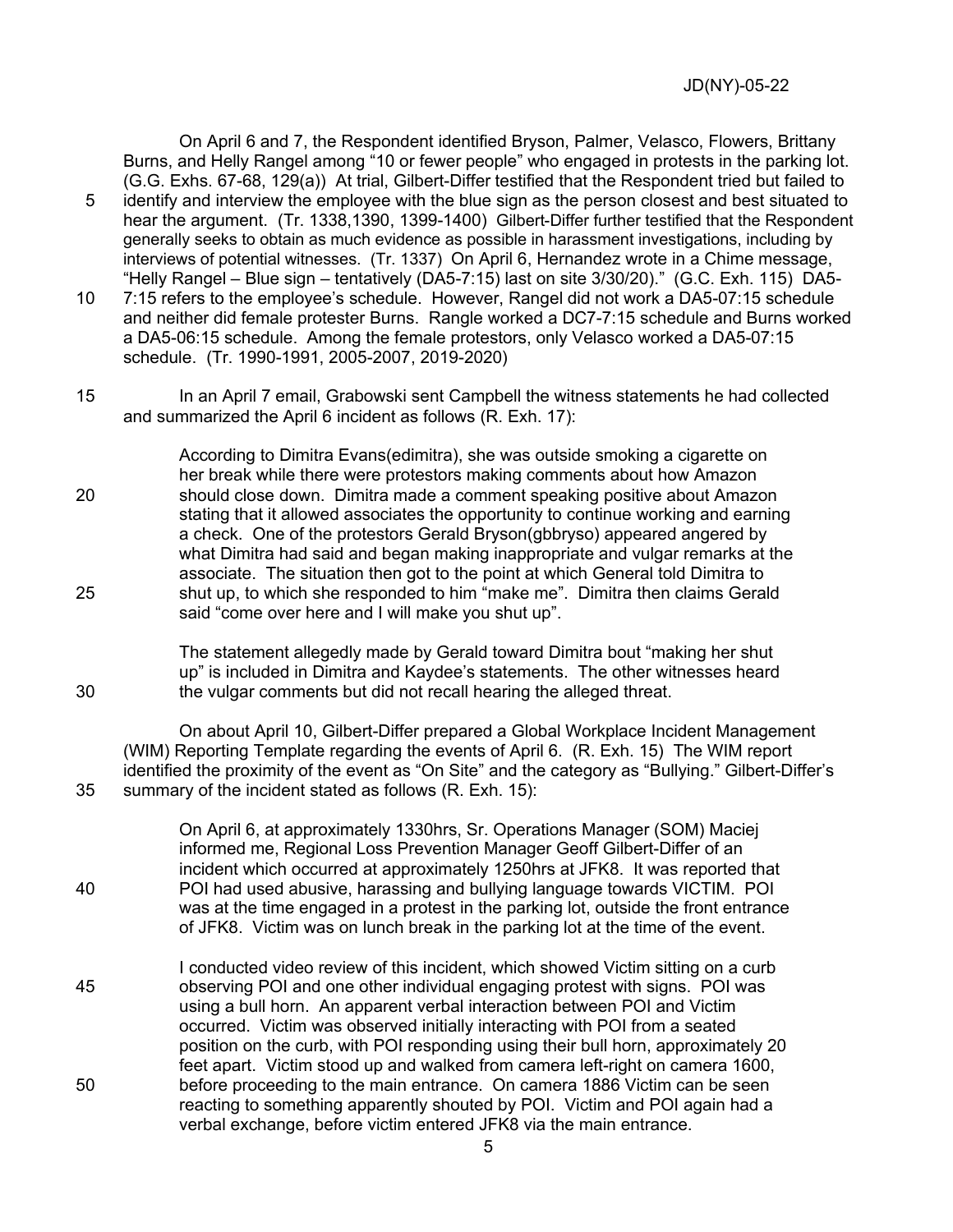I reviewed statements from Victim, SOM Curlej, Sr. Human Resources Assistant (SHRA) Shaianna Donaldson, Process Assistant (PA) Christopher Urso, Metro One Security Supervisor Kaydee Bertone and Metro One Security Manager Paul 5 Chierchio. All reported hearing POI verbally abusing Victim. Words reported as used by POI included racially abusive words, comments about Victim's physical appearance, references to Victim being a drug abuser and sexual terms of abuse.

10 I reviewed a capture of a Facebook live video showing POI, apparently just after the event, in which POI refers to an "argument" they had with Victim who POI referred to as a "plant". POI talked of this getting "out of hand" and of "being pushed to the limit and having "no choice". POI referred to Amazon hiring "the scum of the earth", "junkies", referring to an associate, believed to be Victim, who 15 "looked like [GENDER IDENTIFIER REMOVED] was on fentanyl or something else". POI described language used consistent Victim's account of the exchange. POI also used physical descriptions consistent with abusive terms witnessed during the event with Victim.

20 POI's badge has been suspended pending further investigation.

In the WIM report, under "Recommended Next Steps," Gilbert-Dilfer recommended a "seek-to-understand"<sup>8</sup> interview and termination as follows (R. Exh. 18):

25 Seek to Understand to be conducted by site HR together with site Loss Prevention team. Following review of available evidence, Loss Prevention recommends termination of employment for POI for bullying and harassment of victim, in violation of GSO Management-Workplace Incident Management Standard.

30

At trial, Gilbert-Differ testified that Bryson's comments on the Jordan Flowers Facebook Live video contributed to his discharge recommendation. Gilbert-Differ testified that Bryson referred to Evans as a company "plant" or "corporate stooge," a "junkie," and the "scum of the earth." Gilbert-Differ also testified that Bryson did not show any remorse for the argument and 35 objected to Bryson's repeated use of the "N-word," which Flowers appeared to apologize for.  $9^{\circ}$ (Tr. 1243-1246)

Meanwhile, on April 10, Grabowski emailed Campbell and Hernandez questions he intended to ask Bryson in a seek-to-understand interview that day. Grabowski also included 40 "potential feedback verbiage" as follows (R. Exh. 18):

 $8\,$  A "seek-to-understand" interview is a conversation with an employee to obtain all the facts and information regarding an incident. (Tr. 482-485) Managers sometimes used "STU" as shorthand for a "seek-to-understand" interview. (Tr. 1503) (R. Exh. 18)

 $9$  Bryson referred to leaked notes of a meeting attended by Jeff Bezos, at which, Smalls was described by the Respondent's General Counsel as not intelligent. (C.P. Exh. 3-4) (Tr. 962-964) Bryson twice indicated that Amazon was going to make Smalls seem like a "dumb [N-word]" (using the actual word) so "this will be over." Bryson admitted that "not intelligent" was the words used by management and "not [the N-word] so much." (G.C. Exh. 63, Time Range [54:24-55:55:38]) (Appendix C, infra).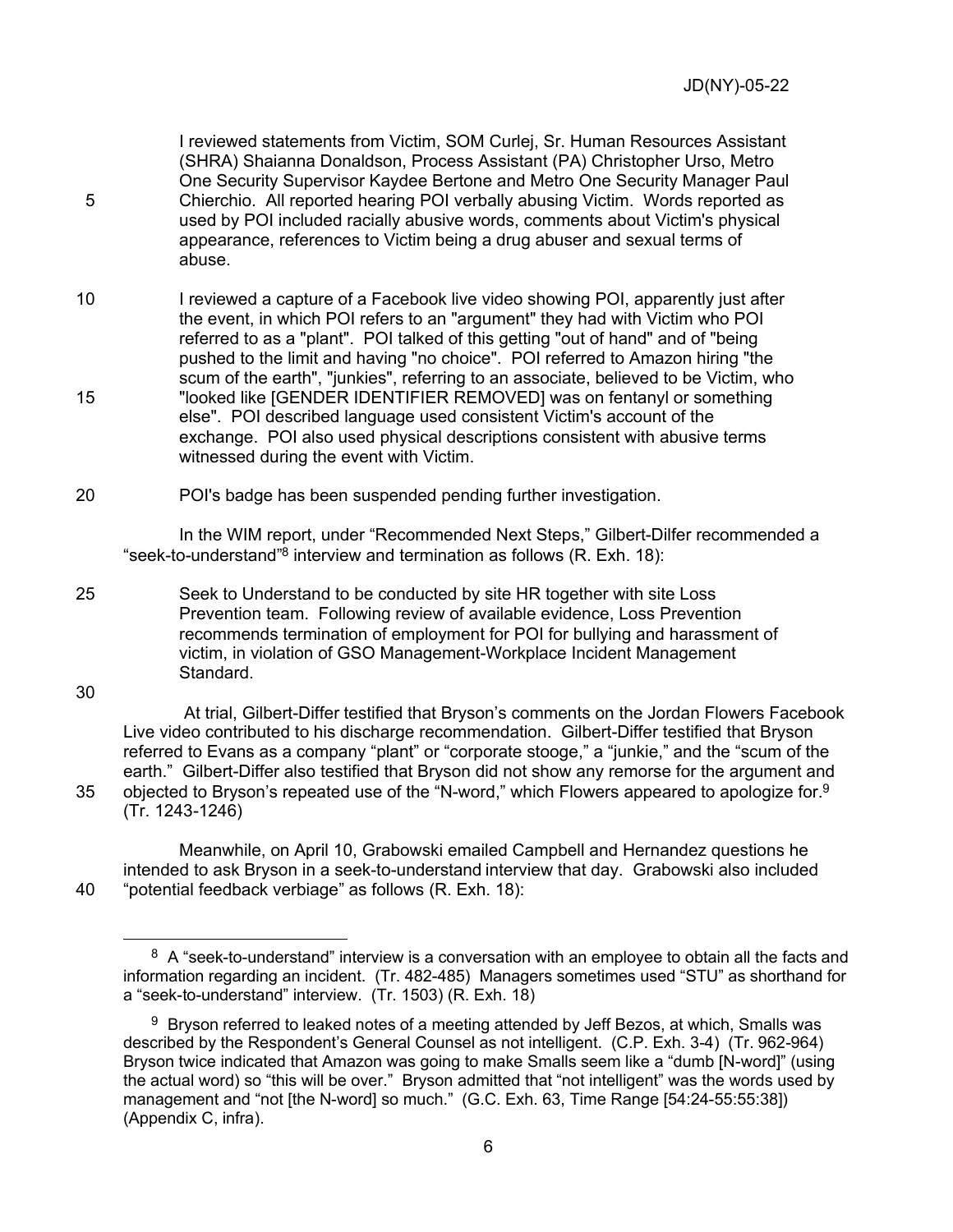# **Details of Incident**

The following feedback pertains to Amazon's Standard of Conduct. Abusive, vulgar, or harassing language to a supervisor, fellow associate, or vender is 5 prohibited and classified as a Category 2 violation of the Standards of Conduct. Harassment is unwanted conduct that affects one's dignity at work. It is personally offensive and creates an intimidating, hostile, degrading, humiliating or offensive work environment. On 4/6/2020, you were reported to be in violation of this policy by making vulgar and derogatory comments toward another 10 employee.

#### **Areas of Improvement**

Amazon is committed to providing a work environment that promotes the health, safety, and productivity of its associates. Associates are expected to treat each 15 other, contractors, customers, and visitors with courtesy and professionalism. Amazon will not tolerate Abusive, vulgar, or harassing language or behavior. You are expected to be in compliance with Standards of Conduct policy at all times while working in the Fulfilment Center. This feedback has result in separation of employment.

20

On April 10, Grabowski interviewed Bryson by phone with operations team member Zachary Marc and loss prevention specialist Henry Carbajal on the call. Grabowski took contemporaneous notes and those notes were entered into evidence. (R. Exh. 19) Bryson and Grabowski both testified about the conversation. (Tr. 1062-1066, 1129-1130, 1488-1500) Their 25 accounts of the conversation were not dramatically different. However, Bryson testified that he informed Grabowski that Evans told him to "Go back to the Bronx," while Grabowski denied that Bryson made any reference to a racial comment.<sup>10</sup>

Grabowski testified that he followed up with Evans to discuss certain information Bryson 30 provided during his interview. (Tr. 1507-1512) (R. Exhs. 19-20) According to Grabowski's notes of the interview, Evans "denie[d] saying anything inappropriately when engaging Gerald (No curse words or derogatory statement)." Evans admitted only that she responded to one comment by saying "your mother" and flipped Bryson off in response to another comment. Evans also claimed that Bryson said, "I'm going to make you shut up." (R. Exh. 19) The 35 Respondent did not follow up with any witnesses other than Evans. (Tr. 1397-1399, 1845-1846)

Meanwhile, human resources compiled a group of 26 employee disciplines involving incidents believed to be similar to the April 6 incident. (Tr. 1716) (R. Exh. 27) The record contains an "Executive Summary" which described those "26 cases at JFK8 where similar 40 bullying or harassing behavior resulted in . . . a final written warning or termination." (G.C. Exh. 25) The summary also stated that, "[c]onsidering the precedent set by these 26 cases, there are six similar in nature where demeaning words are used that are not of a sexual nature. Four of those resulted in termination and two resulted in a FWW." The summary concluded that, "[w]hile

<sup>&</sup>lt;sup>10</sup> I credit Bryson over Grabowski. Evans did, in fact, tell Bryson to "Go back to where you came from. Go back to the Bronx." Evans made the comment early in the argument when the employees began insulting each other and Bryson clearly took exception to the remark. It is unlikely that Bryson would fail to convey such a prominent remark to which he had a strong reaction. Further, as noted above, the evidence indicates that Grabowski solicited witness statements that referenced Bryson's offensive language while ignoring such language by Evans. Accordingly, it is likely that Grabowski also disregarded such comments by Evans to the extent they were communicated to him by Bryson.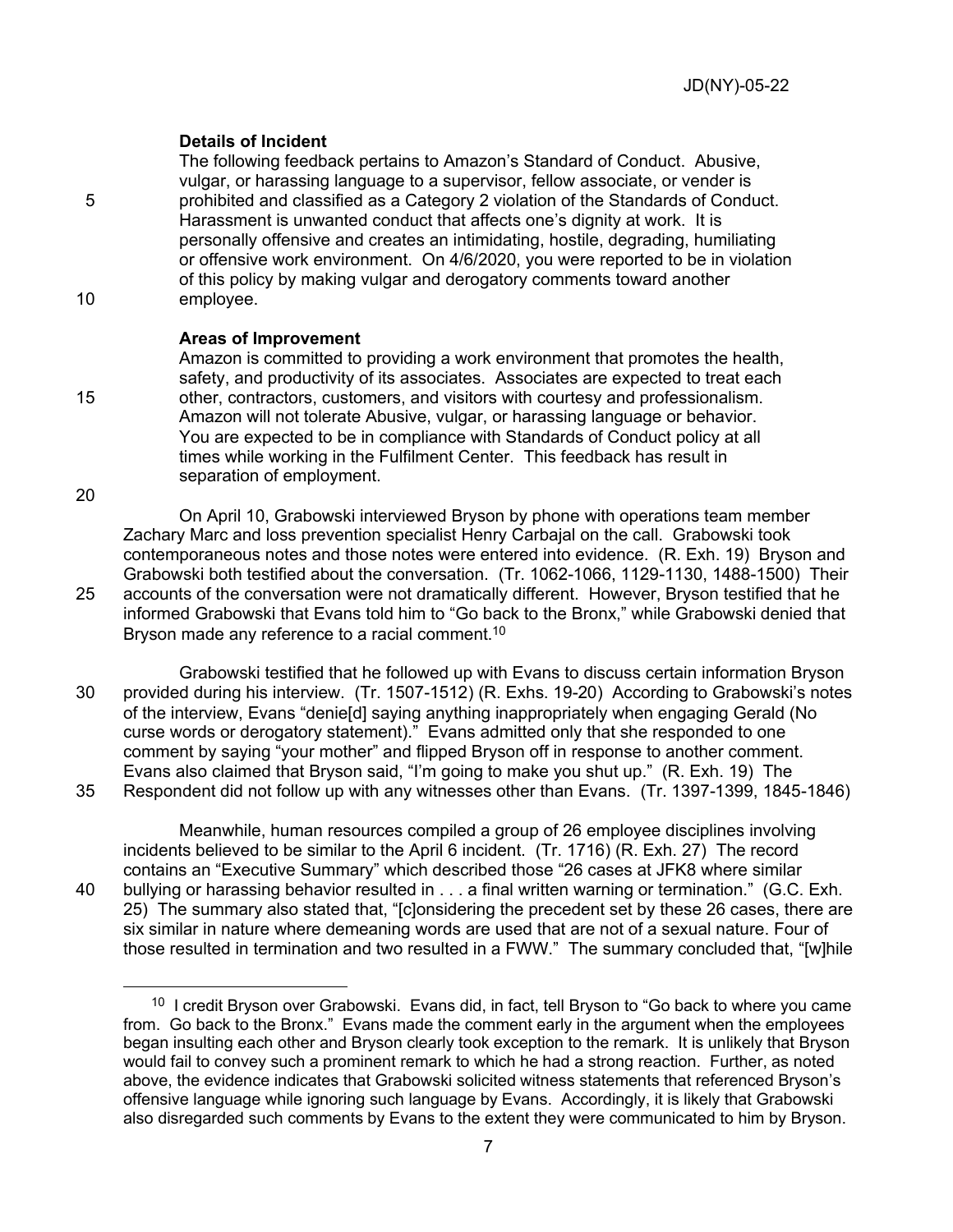the NRLA may protect the protest activity that Bryson engaged in, he loses that protection due to this behavior."

The Respondent has an "Owner's Manual and Guide to Employment" with "Standards of 5 Conduct." (G.C. Exh. 8, p. 27-28) The "Standards of Conduct are a list of examples of infractions that may result in corrective action, up to and including termination of employment." (G.C. Exh. 8) These infractions are grouped into categories 1 and 2. Category 1 infractions "are regarded as extremely serious, and termination of employment may result[.]" Category 2 infractions "are considered serious, and generally result in corrective action[.]" (G.C. Exh. 8)

10

At trial, Campbell testified that he reached the following conclusions regarding the incident on April 6 (Tr. 1705-1706):

I concluded that two associates had a -- verbal altercation in the parking lot. You 15 know, based on what we know, Ms. Evans disagreed with the stance that Mr. Bryson was taking, but then Mr. Bryson then verbally assaulted her, calling her - or accusing her of being a drug user, being on drugs, talking about her physical attributes, dark circles under her eyes, track marks on her arms, going on then to -- not bring her family into it, but states she doesn't have a family, that she 20 doesn't have kids, goes -- we also concluded that -- that he called her the Bword, based on his own admission as well as her statement, as well as other others. He probably called her some other things based on witness statements and his own use of vulgar language on the Facebook Live video to the point that even -- even after she retreated, he continued that aggressive behavior and -- 25 and -- and -- and harassed her publicly and then honestly broadcast it on Facebook Live so that the whole world could continue to hear these things about this individual that I -- I assume he did know until this moment.

When asked what "other things [Bryson] probably called [Evans]," Campbell responded, 30 "the most apparent one is . . . the use of the N-word." (Tr. 1707) In fact, Bryson did not call Evans the N-word. (G.C. Exh. 63) (R. Exh. 122) (Appendix B & C, infra)

On April 17, the Respondent issued a first written warning to Evans for the April 6 argument with Bryson. The warning described the incident as follows (G.C. Exh. 10): 35

The following feedback pertains to Amazon's Standards of Conduct. These behaviors are violations of Amazon's Standards of Conduct policy, . . . Inappropriate Language or Behavior . . . ; and is considered a Category 2 violation of the Standards of Conduct. It was found that you used inappropriate 40 language while engaging another employee in the parking lot on 4/6/20.

On April 17, the Respondent terminated Bryson for the April 6 argument with Evans. The termination notice describes the details of the incident as follows (G.C. Exh. 9):

45 The following feedback pertains to Amazon's Standards of Conduct. Abusive, vulgar, or harassing language to a supervisor, fellow associate, or vendor is prohibited and classified as a Category 2 violation of the Standards of Conduct. Harassment is unwanted conduct that affects one's dignity at work. It is personally offensive and creates an intimidating, hostile, degrading, humiliating or offensive work environment. 50 On 4/6/2020, you were reported to be in violation of this policy by making vulgar and derogatory comments towards another employee.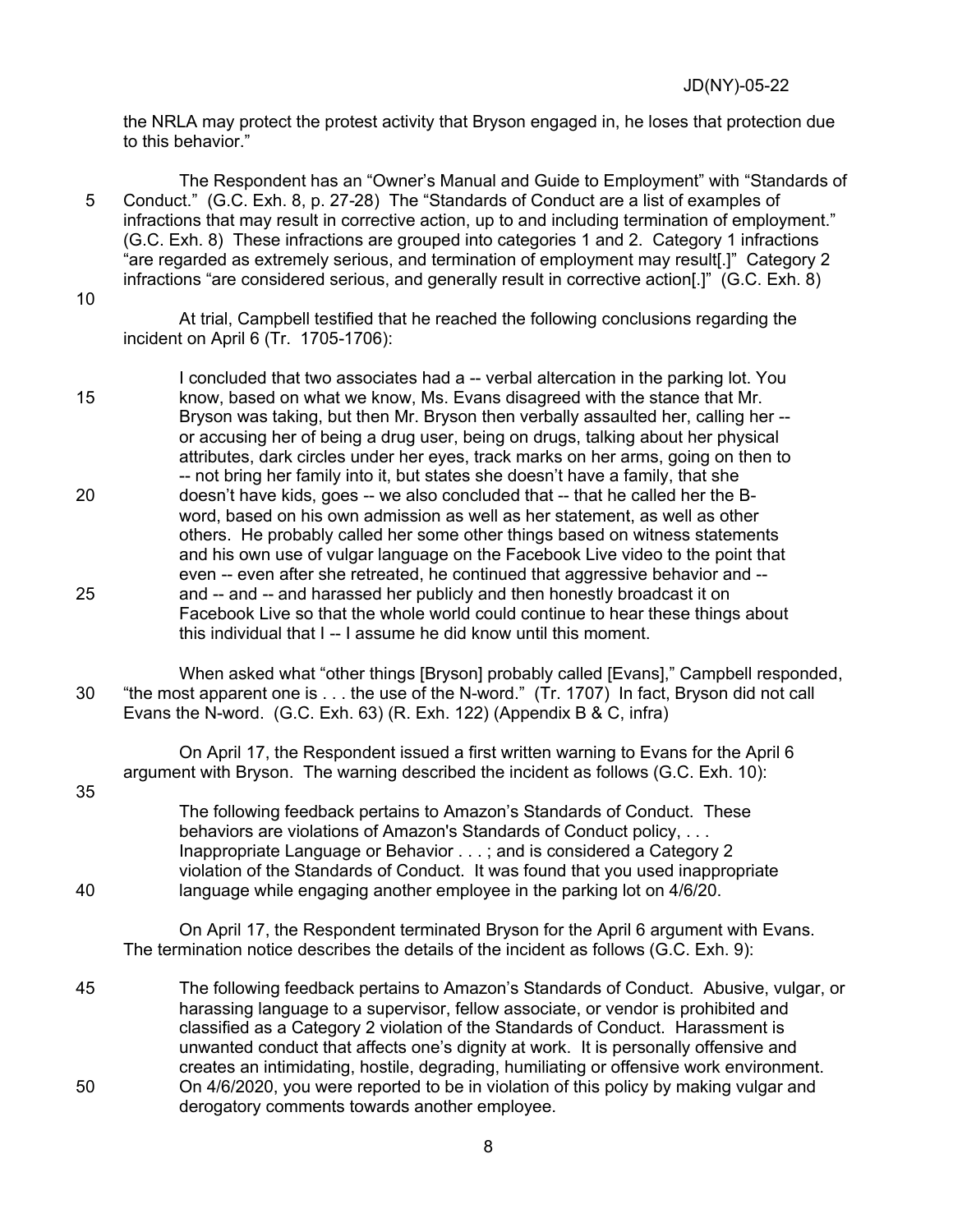JD(NY)-05-22

On direct examination, Gilbert-Differ was asked to explain why Bryson engaged in harassment but Evans did not. Gilbert-Differ testified that Bryson engaged in harassment because it was "repeated behaviors or continuing behavior." (Tr. 1273-1274) When asked what was repeated and continuing about the incident, Gilbert-Differ explained that the "determination 5 was based on the length of this event, two-and-a-half minutes, as best we could tell, largely, you

know, instigated and led by Mr. Bryson." (Tr. 1274-1275) Upon subsequent questioning by me, Gilbert-Differ claimed that Bryson's conduct was continuous because he also talked about the argument "to a potentially global audience through social media." (Tr. 1414)

### 10 **Discipline of other Employees**

A number of disciplinary records issued to employees other than Bryson were entered into evidence. These records contain discipline less than discharge issued to employees for conduct that involved inappropriate language and/or which the Respondent characterized as 15 creating a hostile work environment. The records also contain discipline less than discharge for conduct more threatening than that of Bryson or which involved physical touching. These

disciplinary records include the following:

(G.C. Exh. 26) - First written warning for "bumping past a fellow associate" while calling 20 the associate a "bitch" and telling her to "shut the fuck up."

(G.C. Exh. 11) - Final written warning for category 1 security infraction of bringing a weapon to work.

25 (G.C. Exh. 39(a)) – First written warning for sexual contact without consent.

(G.C. Exh. 43(a)) - First written warning where employee told an area manager she wanted to "rip off her mouth" and "punch her."

30 (G.C. Exh. 45(b)) - Final written warning for raising an elbow and hitting another employee.

(G.C. Exh. 47(a)) - First written warning for telling a manager "fuck management this is bullshit," then "curs[ing] multiple times" while sticking his "middle fingers up toward the manager 35 and at the camera." During a subsequent seek-to-understand interview, the employee stuck his "middle fingers up at the camera and said this is fucking bullshit and wrong."

(G.C. Exh. 75(a)) – First written warning for "using inappropriate and profane language towards another associate in a manner that created a hostile work environment."

40

(G.C. Exh. 77) - First written warning for cursing at a manager "multiple times."

(G.C. Exh. 79) - Final written warning for "using curse words and creating hostile work environment" in "using inappropriate language while talking to another associate."

45

(G.C. Exh. 81) - Final written warning for category 1 violation of yelling at an employee; calling her a "little girl," calling her a "bitch," and saying "you got me fucked up messing with the wrong person."

50 (G.C. Exhs. 83(a), 84(a)) - Two employees issued final written warnings for calling another employee a "bitch and whore several times."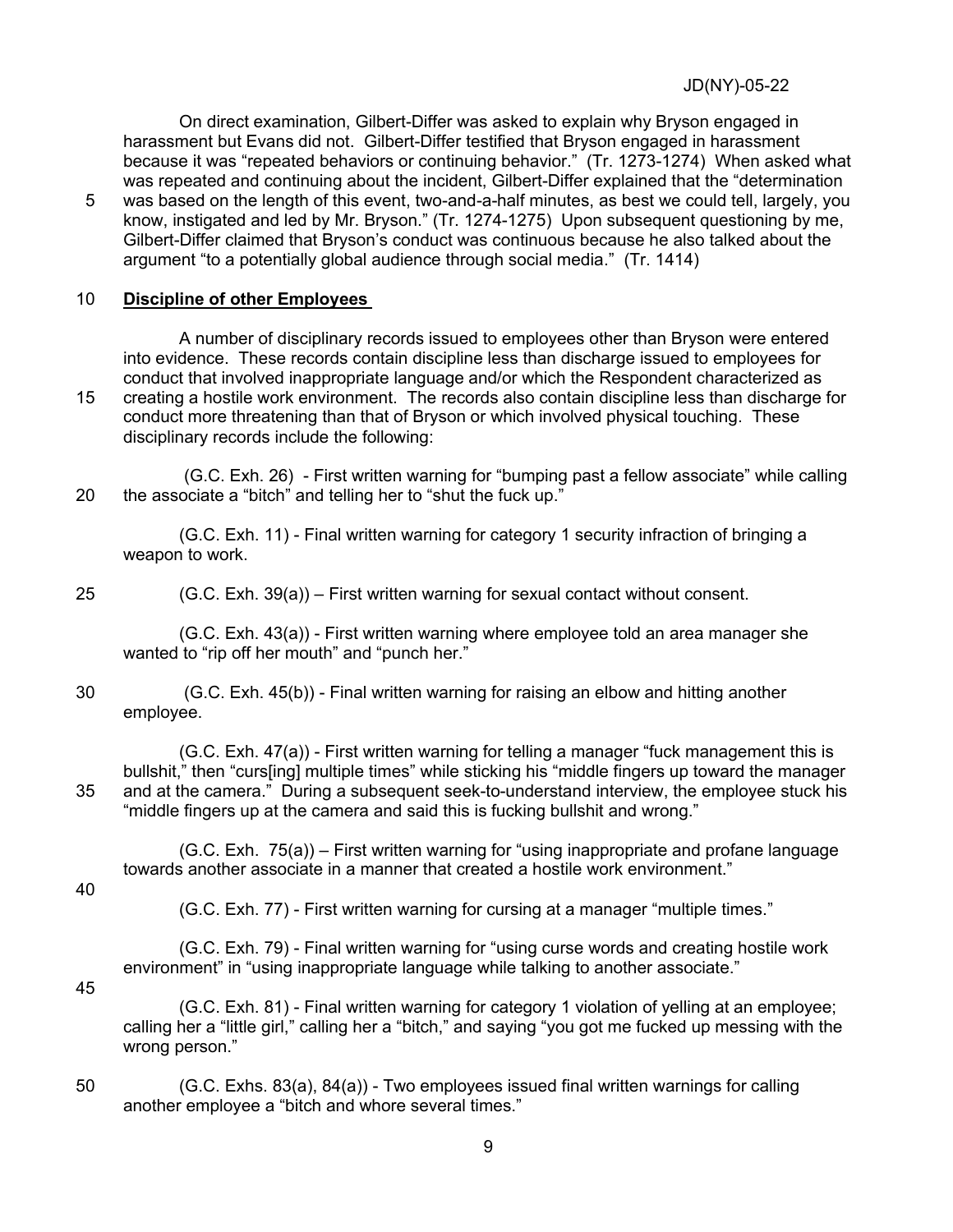(G.C. Exh. 85) - Final written warning for physically blocking another employee from walking and calling her a "stupid bitch."

(G.C. Exh. 85) – Final written warning for "verbal threats" to another employee. (G.C. 5 Exh. 87)

(G.C. Exh. 92) - First written warning for refusing a manager's request and "displaying aggressive behavior" in screaming "you are a nobody, get out of here, you don't mean anything to me" before walking away.

10

(G.C. Exh. 104) - Final written warning for engaging in a "work place violence incident."

(G.C. Exh. 105) - Final written warning for "threaten[ing]" an employee "to see him outside . . . which falls under Amazon Workplace Violence standard of conduct."

15

 $(G.C. Ext. 108(a) & (b))$  – Final written warning for threatening another employee.

As noted above, the Respondent has terminated employees for misconduct it deemed similar to Bryson's argument with Evans. (R. Exh. 27) Further, the record contains discipline 20 (but not terminations) for conduct which occurred in breakrooms. (G.C. Exhs. 26, 83, 84, 105) It is not clear whether these breakroom disciplines were issued to employees who were on paid or unpaid time. The record does not appear to contain any discipline issued to employees for misconduct outside the facility.

## 25 **Subpoenas and Evidentiary Sanctions**

The General Counsel and Charging Party issued subpoenas duces tecum to the Respondent in advance of the trial. At trial, the parties spent a great deal of time arguing over whether the Respondent complied with the subpoenas. The General Counsel and Charging 30 Party requested evidentiary sanctions for the Respondent's alleged non-compliance with the subpoenas while the Respondent opposed these requests. In particular, the Respondent objected to the production of documents responsive to paragraph 19 of the subpoenas and the imposition of sanctions for its failure to produce all documents responsive thereto. Paragraph 19 of the General Counsel's subpoena requested the following documents:<sup>11</sup>

35

19. For the time period from March 1, 2020 to April 30, 2020, documents mentioning, discussing or pertaining to the Charging Party's discussions with employees or discussions with Respondent's supervisors, managers or agents on behalf of employees regarding COVID-19 safety precautions including:

40

(a) Internal communications including but not limited to electronic communications, emails, text messages, notes, meeting minutes, meeting handouts, and investigative reports by, between and among Respondent's supervisors and/or agents regarding Bryson raising COVID-19 safety concerns at 45 Respondent management meetings;

> (b) Internal communications including but not limited to electronic communications, emails, text messages, notes, meeting minutes, meeting

<sup>&</sup>lt;sup>11</sup> Paragraph 19 of the Charging Party's subpoena is similar to paragraph 19 of the General Counsel's subpoena except it refers to the activity of Bryson, Smalls, Palmer, and Flowers.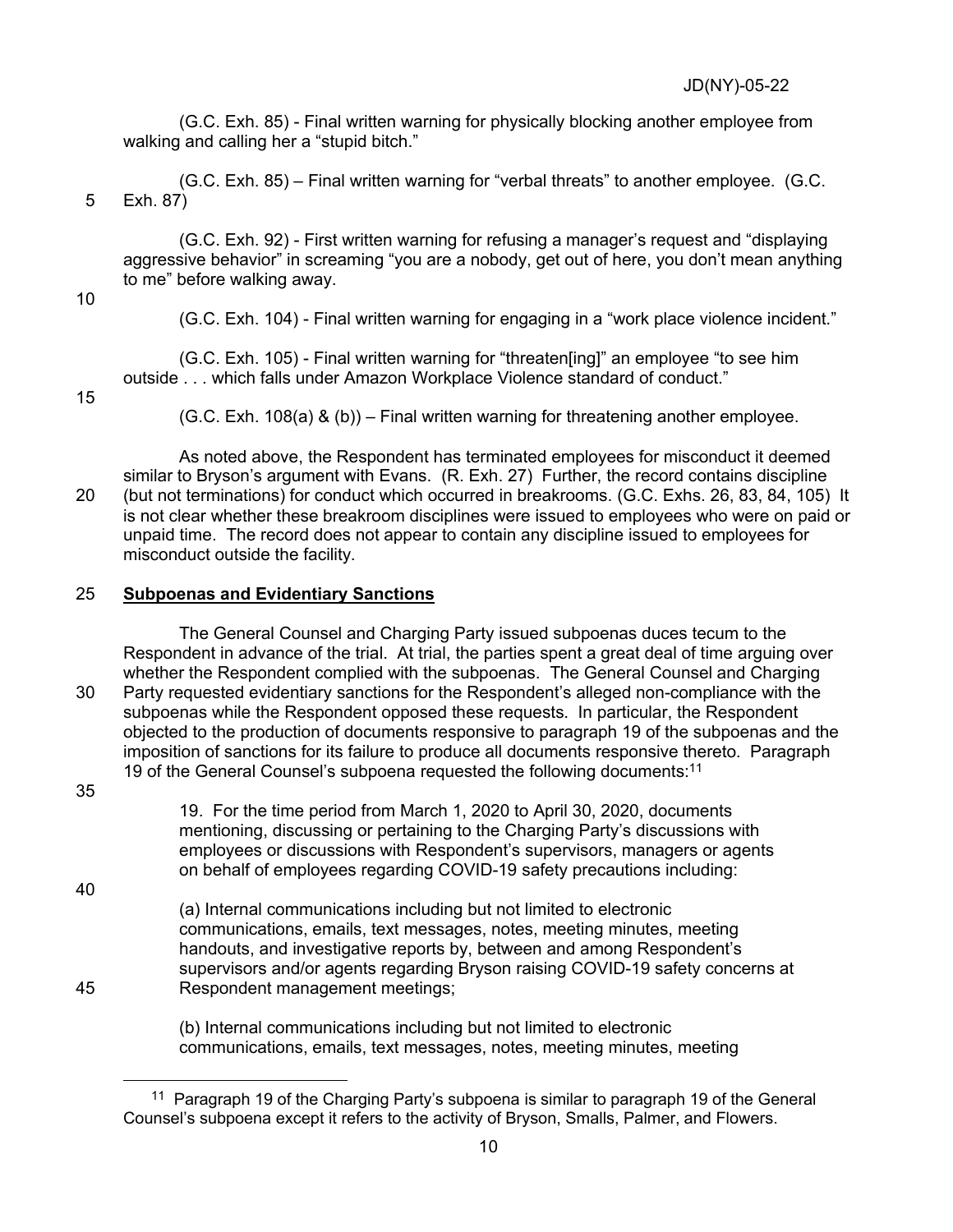handouts, and investigative reports by, between and among Respondent's managers, supervisors and/or agents regarding media coverage of Bryson protesting;

5 (c) Internal communications including but not limited to electronic communications, emails, text messages, notes, meeting minutes, meeting handouts, and investigative reports by, between and among Respondent's supervisors and/or agents regarding Bryson's participation in protests outside of Respondent's JFK8 Facility regarding COVID-19 safety concerns; and

10

(d) Documents mentioning, discussing or pertaining to employee sentiment regarding greater COVID-19 safety precautions, including but not limited to lists identifying likely or possible protest supporters or organizers.

15 In a written order prior to trial and again on the record, I ordered the Respondent to produce documents responsive to subpoena paragraphs 19. In the process, I discussed with the parties whether *Burnup & Sims* (discussed below) was the proper legal standard in this case and the elements of that standard. The parties were advised that, if the appropriate standard were determined to be *Burnup & Sims*, the second element requires the Respondent to show it 20 had an honest, good-faith belief that Bryson engaged in serious misconduct warranting discharge. The Respondent was further advised that the General Counsel and Charging Party were looking for documents responsive to paragraph 19 which might rebut any claim by the Respondent that it had such an honest, good-faith belief. In particular, the Respondent was advised that such evidence might include a managerial communication indicating that 25 employees are not normally discharged for activity outside the facility on their own free time. (Tr. 1757-1758, 1762-1769, 1776-1778)

The Respondent filed with the Board a special appeal of my order directing the production of documents responsive to subpoena paragraphs 19. On November 18, the Board 30 rejected the Respondent's special appeal. (G.C. Exh. 128) Nevertheless, the Respondent admittedly refused to produce to the General Counsel and Charging Party all documents responsive to subpoena paragraphs 19. (Tr. 2099)

On December 27, 2021, I issued an order summarizing the parties' dispute regarding 35 subpoena paragraphs 19 and the Respondent's failure to comply with a Board order directing the production of those documents. I also found that the Respondent did not produce a timely privilege log for privileged documents responsive to subpoena paragraphs 19. I determined that evidentiary sanctions for subpoena non-compliance were appropriate. *McCallister Towing & Transportation*, 341 NLRB 394 (2004); *San Luis Trucking*, 352 NLRB 211 (2008). However, I

40 left it to the parties to address in their briefs what the specific sanctions should or should not be.

#### **ANALYSIS**

The General Counsel contends that the Respondent violated Section 8(a)(1) of the Act 45 by discharging Bryson because of his protected concerted activity. The Respondent contends that it lawfully discharged Bryson for comments he made during the argument with Evans and on the Flowers Facebook Live video. As noted above, the Respondent takes the position that this case must be analyzed under *N.L.R.B. v. Burnup & Sims, Inc.*, 379 U.S. 21 (1964), while the CGC asserts that, pursuant to the Board's recent decision in *General Motors LLC*, 369 NLRB

50 No. 127 (2020), the proper analysis is *Wright Line,* 251 NLRB 1083 (1980). Below, I analyze the case under both standards and find that the Respondent violated Section 8(a)(1) of the Act by discharging Bryson because of his protected concerted activity.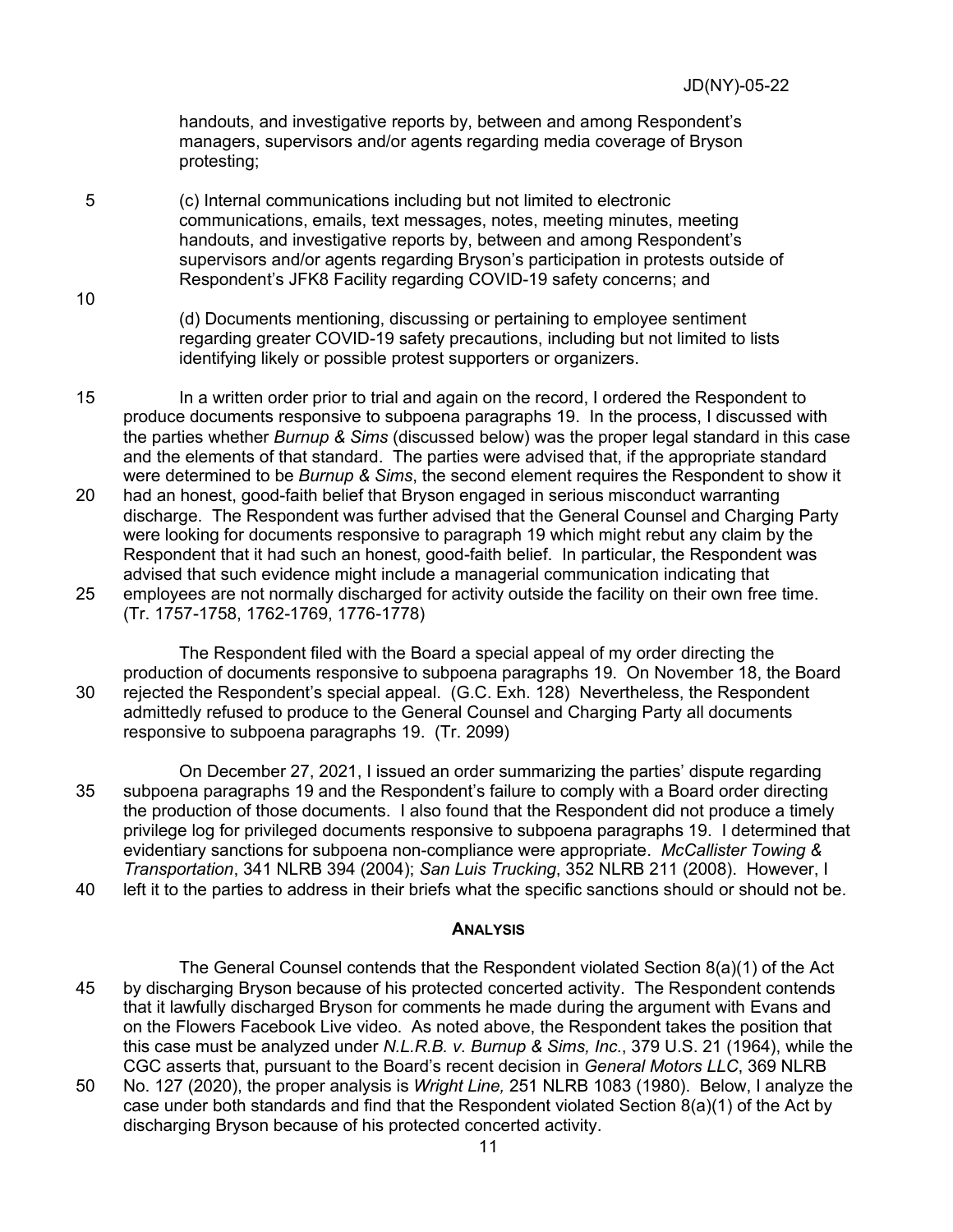# *N.L.R.B. v. Burnup & Sims, Inc.***, 379 U.S. 21 (1964)**

In *N.L.R.B. v. Burnup & Sims, Inc.*, 379 U.S. 21 (1964), the Supreme Court held that an 5 employer unlawfully discharged two employees for soliciting union membership from another employee even though the employer had a good-faith but mistaken belief that the discriminatees made threats against company property in the process. This seminal case stands for the proposition that an employer's discharge of an employee for alleged misconduct in the context of protected activity will be evaluated on the basis of the employee's actual 10 conduct and not the employer's good-faith misperception of the same.

The Supreme Court also indicated that, where "an employee is discharged for misconduct arising out of a protected activity," a violation "does not necessarily depend on the existence of an anti-union bias." Id. at 23. The court explained that it would "weaken or

- 15 destroy" Section 7 rights and "protected activity acquires a precarious status if innocent employees can be discharged while engaging in it, even though the employer acts in good faith." Id. Thus, under *Burnup & Sims*, the General Counsel need not make an independent showing of animus where an employer discharges an employee for misconduct arising out of protected activity. See also *Aqua-Aston Hospitality, Inc.*, 365 NLRB No. 53 (2017) ("the
- 20 existence or lack of unlawful animus is not relevant" under *Burnup & Sims*). However, the Supreme Court conceded that "quite different considerations might apply" where alleged misconduct is "wholly disassociated from [§] 7 activities . . .." Id. at 24.
- Ultimately, the Supreme Court outlined the following circumstances in which an 25 employer will be found to have violated the Act (Id. at 23):

In sum, [§] 8(a)(1) is violated if it is shown that the discharged employee was at the time engaged in a protected activity, that the employer knew it was such, that the basis of the discharge was an alleged act of misconduct in the course of that 30 activity, and that the employee was not, in fact, guilty of that misconduct.

#### **The** *Wright Line* **and** *Burnup & Sims* **Standards following the Board's Decision in** *General Motors***, 369 NLRB No. 127 (2020)**

- 35 Under *Wright Line*, the Board has used a two-step burden shifting analysis where an employee engaged in misconduct disassociated from Section 7 activity. The General Counsel's initial burden of establishing a prima facie case was recently described by the Board in *Wismettac Asian Foods, Inc.*, 371 NLRB No. 9 (2021) as follows:
- 40 [T]he General Counsel has the initial burden of establishing, by a preponderance of the evidence, that [the employee's] protected activity was a motivating factor in the decision to issue the [adverse employment action]. The elements commonly required to support the General Counsel's initial burden [are] (1) union or other protected activity by the employee, (2) employer knowledge of that activity, and 45 (3) antiunion animus, or animus against protected activity, on the part of the employer. The evidence of animus or hostility must be sufficient to establish a causal relationship between the employee's protected activity and the employer's adverse action against the employee. *Tschiggfrie Properties, Ltd.*, 368 NLRB No. 120, slip op. at 6-8 (2019).

50

Once the General Counsel establishes a prima facie case, the burden shifts to the employer "to demonstrate that the same action would have taken place even in the absence of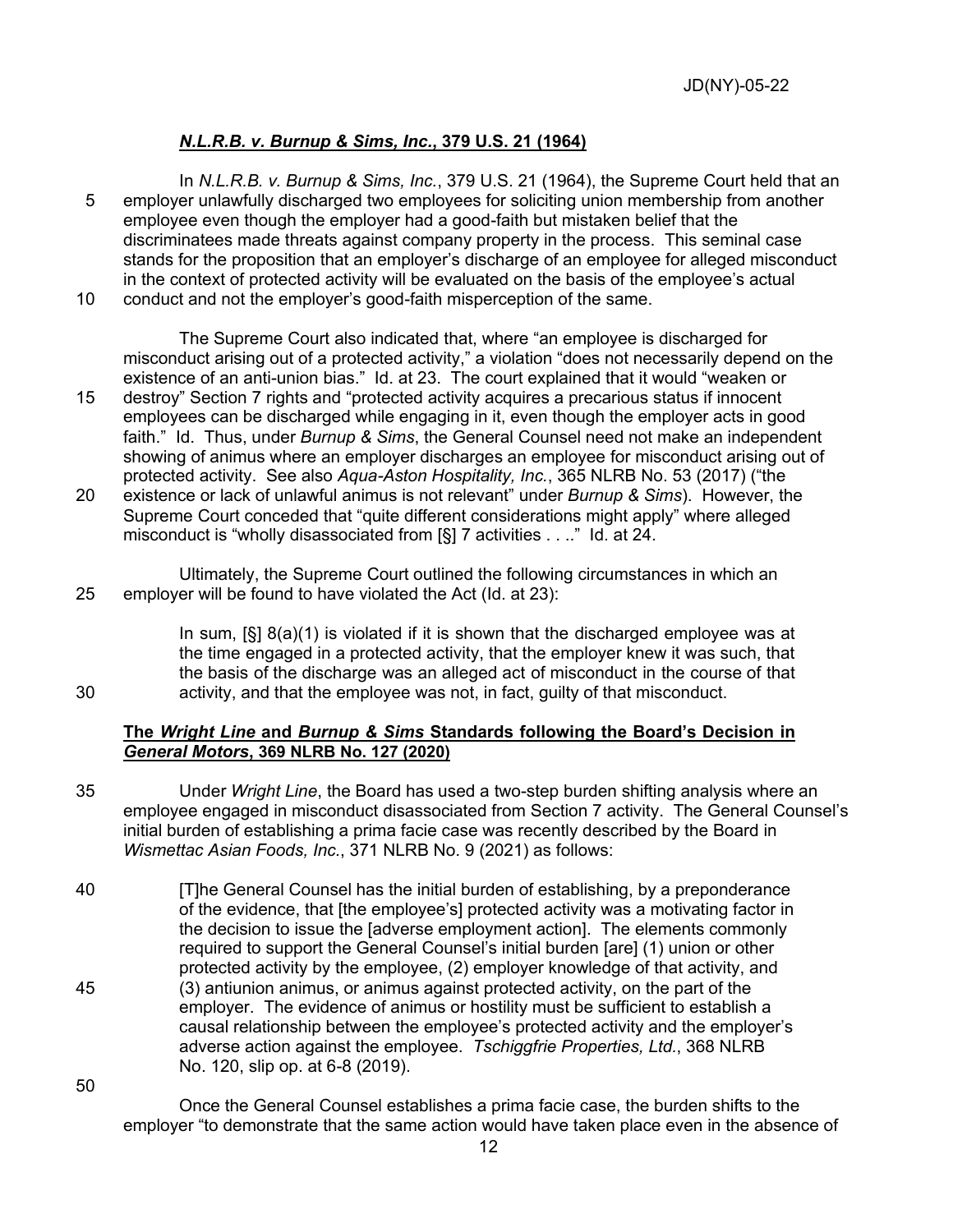the protected conduct." *Wright Line*, supra, at 1089. If the Respondent's stated reason for discharging an employee is found to be pretextual and the true motivation is the employee's protected activity, a *Wright Line* "mixed-motive" defense is not available. *Parkview Lounge, LLC*, 366 NLRB No. 71 (2018); *K-Air Corp.*, 360 NLRB 143, 144 (2014).

5

The *Wright Line* analysis effectively requires that we identify each employee activity which motivated the alleged unlawful employment decision and place each one in a box – the protected activity box or the unprotected misconduct box. If we identify only protected activity as a motivating factor, a violation is found. If we identify only unprotected misconduct as a motiving 10 factor, a violation is not found. If we identify both protected and unprotected activities as significant motivating factors, the employer must prove it would have discharged the employee for the unprotected misconduct alone (regardless of any additional unlawful motive).

As a practical matter, the *Wright Line* analysis can be difficult when it is not clear in 15 which box to place certain activity (as some conduct may appear to be both protected and unprotected). For example, in a grievance meeting, an employee would engage in protected activity by respectfully rejecting an employer's settlement offer, but may not be protected for disrespectfully rejecting that offer. There is no difference in the meaning conveyed by the phrases "no thank you" and "shove it up your ass." See *General Motors LLC*, 369 NLRB No. 127 20  $(2020).12$  However, the former is protected while the latter, arguably, is not. Id.

The Board has used a three-step burden shifting analysis to evaluate cases which fall within the scope of the Supreme Court's *Burnup & Sims* decision. The General Counsel must initially establish that an employee was discharged for alleged misconduct which occurred in the 25 course of protected activity. *Pepsi-Cola Co.*, 330 NLRB 474 (2000); *Taylor Motors, Inc.*, 365 NLRB No. 21 (2017) remanded for decision in 366 NLRB No. 69 (2018). Once this burden is satisfied, the employer must show that it had an honest, good-faith belief that the employee engaged in serious misconduct. *Pepsi-Cola Co.*, supra, at 474; *Nestle USA, Inc.*, 370 NLRB No. 53, fn. 2 (2020). Once the employer establishes that it had such a belief, the burden shifts back

30 to the General Counsel to show that the misconduct did not in fact occur. Id. Alternatively, at least before the Board's decision in *General Motors*, the General Counsel could show that the employee's conduct was not "sufficiently opprobrious to deprive [the employee] of the Act's protection." *Taylor Motors, Inc.*, supra, slip op. 1, fn. 5.

35 In *General Motors*, the Board identified and overruled cases in which it previously "found that an employer violates the Act by disciplining an employee based on abus[ive] conduct 'that is part of the res gestae' of Section 7 activity, unless evidence shows that the abusive conduct was severe enough to lose the employee the Act's protection." 369 NLRB No. 127, slip op. 6 (overruling cases including *Atlantic Steele Co.*, 245 NLRB 814 (1979)). In those overruled

40 cases, the Board evaluated an employee's conduct to determine, in light of past precedent, whether the protected activity was so marred by misconduct as to lose the protection of the Act. However, the Board determined in *General Motors* that such cases would now be evaluated under *Wright Line*. Thus, a *Wright Line* affirmative defense will turn on the specific policies and practices of a particular employer and whether the employer would have discharged the

<sup>12</sup> In *General Motors LLC*, 369 NLRB No. 127 (2020), the alleged discriminatee was an employee and union committeeperson who had certain verbal altercations with managers. In one exchange regarding overtime coverage for employees away on cross-training, the employee said he did not "give a fuck about your cross-training," that "we're not going to do any fuckin' cross-training if you're going to be acting that way," and the manager could "shove it up [his] fuckin' ass." Id. The Board remanded the case to the judge for consideration under *Wright Line*.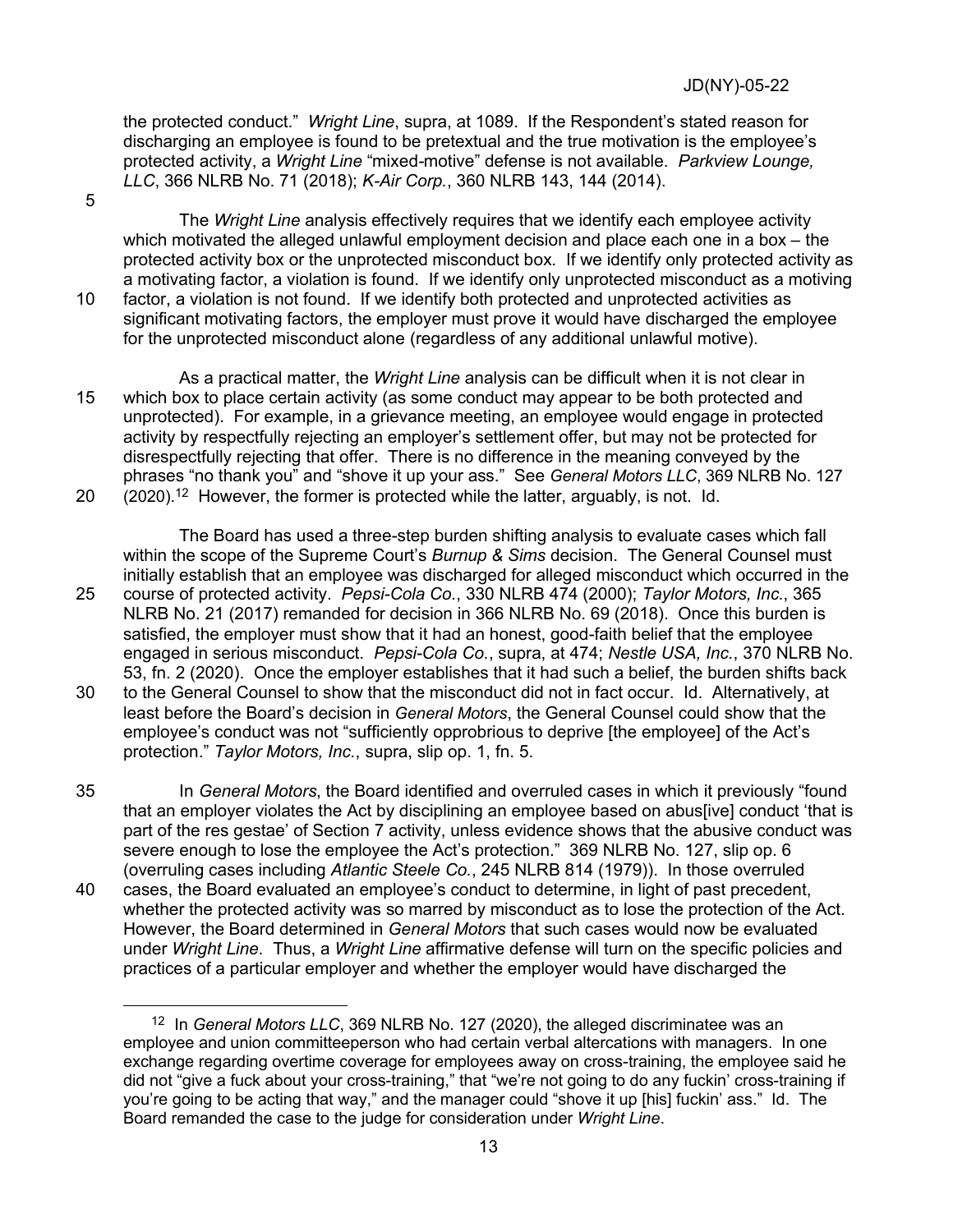employee for the misconduct alone, regardless of any protected activity. The Board recognized in *General Motors*, supra, slip op. 10, fn. 27, that nothing in the decision may be read as in conflict with binding Supreme Court precedent in *Burnup & Sims*.

5 The second step of the *Burnup & Sims* standard does not implicate *General Motors*, but requires clarification as to the manner in which I intend to apply it. At the second step, when we speak of a "good-faith" belief, *Nestle USA, Inc.*, 370 NLRB No. 53, fn. 2 (2020), it means an employer may not shield itself from learning of an employee's actual misconduct in an act of willful blindness. Further, when we speak of "serious misconduct, " *Pepsi-Cola Co.*, 330 NLRB 10 474, 474 (2000), it means misconduct "warranting discharge." The analytical framework would make little sense if an employer could successfully defend against a discriminatory discharge allegation even though it did not actually possess an honest, good-faith belief that the employee engaged in a dischargeable offense. If this were so, an employee accused of misconduct in the context of protected activity would have less protection than employees accused of misconduct 15 in a context disassociated from such activity.

The Respondent contends that it need only establish at step two that Bryson engaged in some sort of misconduct and, then, the burden shifts back to the General Counsel to prove that Bryson did not actually engage in serious misconduct warranting discharge. However, I believe 20 this approach is inconsistent with the Board's treatment of discharge cases under *Wright Line*. In *Wright Line*, once the General Counsel establishes a prima facie case, the *employer* must prove that the employee's misconduct, alone, warranted discharge. A benefit of this approach is that the employer is most familiar with its own disciplinary policies and practices.

25 The third step of the *Burnup & Sims* analysis potentially implicates *General Motors*. In *Taylor Motors*, the Board noted that the General Counsel may satisfy its third step burden by establishing that the employee's conduct was not "sufficiently opprobrious to deprive [the employee] of the Act's protection." 366 NLRB No. 69, slip op. 1, fn. 5 (2018). This is the type of analysis rejected by the Board in *General Motors*. However, the *Burnup & Sims* standard can 30 still be applied in a manner that is consistent with *General Motors* by determining whether the employee actually engaged in serious misconduct warranting discharge under the particular policies and practices of that employer. That is, the Board will no longer evaluate the employee's misconduct and make its own determination, in accordance with past precedent, whether it was so offensive as to lose the protection of the Act. Thus, the *Burnup & Sims* 

- 35 analysis should be applied as follows:
	- 1) The General Counsel must prove that an employee was discharged for alleged misconduct which arises in the course of protected activity.
- 2) The burden shifts to the Respondent to prove it had an honest, good-faith belief that 40 the employee engaged in serious misconduct warranting discharge.
	- 3) The burden shifts back to the General Counsel to prove:
		- a) The employee did not engage in such misconduct, or
		- b) Considering the policies and practices of the particular employer, the employee's conduct was not so serious as to warrant discharge.

### 45

*Pepsi-Cola Co.*, 330 NLRB 474 (2000); *Taylor Motors, Inc.*, 365 NLRB No. 21 (2017); *Nestle USA, Inc.*, 370 NLRB No. 53, fn. 2 (2020).

### **Bryson's Protected Activity**

50

The Respondent does not deny that Bryson and other employees were engaged in protected concerted activity when they raised certain COVID related safety concerns to the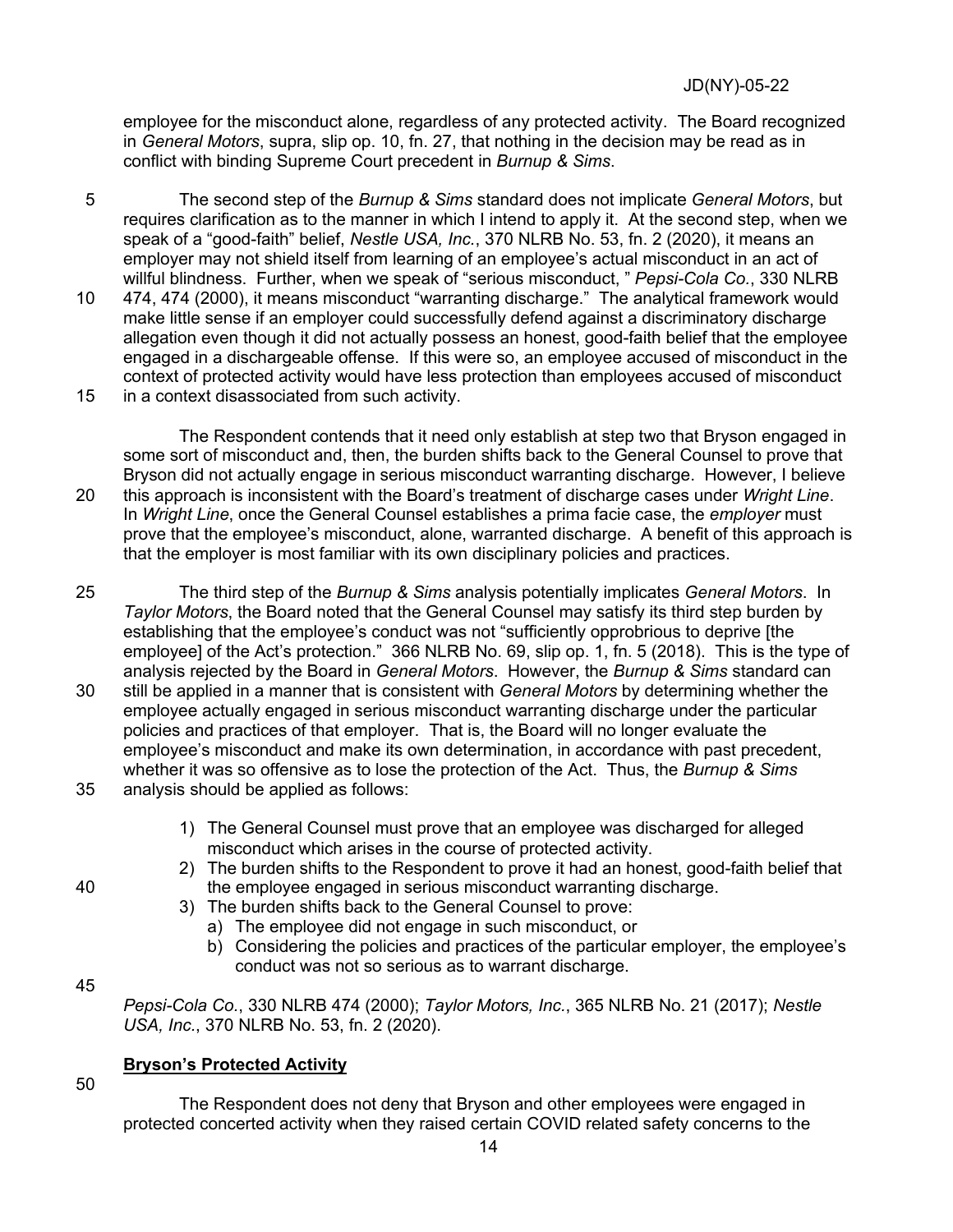attention of management and protested outside the facility. However, the Respondent does not admit that Bryson's argument with Evans and comments on the Jordan Facebook Live video were, at least in part, protected concerted activity.

5 Employees have a Section 7 right to discuss their safety concerns and what should be done about them. See *St. Paul Park Refining Co., LLC*, 366 NLRB No. 83, fn. 3 (2018). Employees also have a Section 7 right to discuss the availability of work and pay. See *Healthy Minds, Inc.*, 371 NLRB No. 6 (2021). Employees need not always agree and tempers may flare on subjects as important as employee safety during a deadly pandemic and the potential closure 10 of a facility. Nevertheless, employees must be allowed to exchange opinions in contemplation of a proposed course of action for their mutual aid and protection. Id. It would be difficult for employees to decide upon a course of action if they cannot first debate the topic. The employee exchange at the heart of this case began as follows:

15 Bryson: Mr. Safety man. Mr. Safety man. You hear me. I'm talking to you. Y'all was out here the other day ready to do something to Chris. It was all good then. You know. [Unintelligible.] You need to shut it down.

Evans: Ain't gonna shut it down. It's the only fucking job open so appreciate it.

# Bryson (2:02-2:05): We don't have to appreciate something where you can bring something home to your family.

Evans (2:04-2:09): So then just go home. Go home. You want… no one is 25 gonna listen to you so just go home.

Bryson (2:09-2:10): Where you at? Where you at?

- Evans (2:10-2:12): Where you at? Show your face. 30
- Bryson: Where you at? I'm right here. You see me.

Evans: No.

20

35 Evans: Looking right at you, sir.

Bryson: Where?

Bryson: You don't have to sit over you don't gotta say nothing. Where you 40 come from?

Evans: Where you come from?

Bryson: What is this your first job? Must be your first job because you sold your 45 soul for \$2.

Until this point in the conversation, at the very least, Bryson and Evans were engaged in protected concerted activity rather than unprotected misconduct. <sup>13</sup> Thereafter, the conversation

<sup>&</sup>lt;sup>13</sup> It is equally obvious to me that portions of Bryson's comments on the Flowers Facebook Live video also constituted protected concerted activity.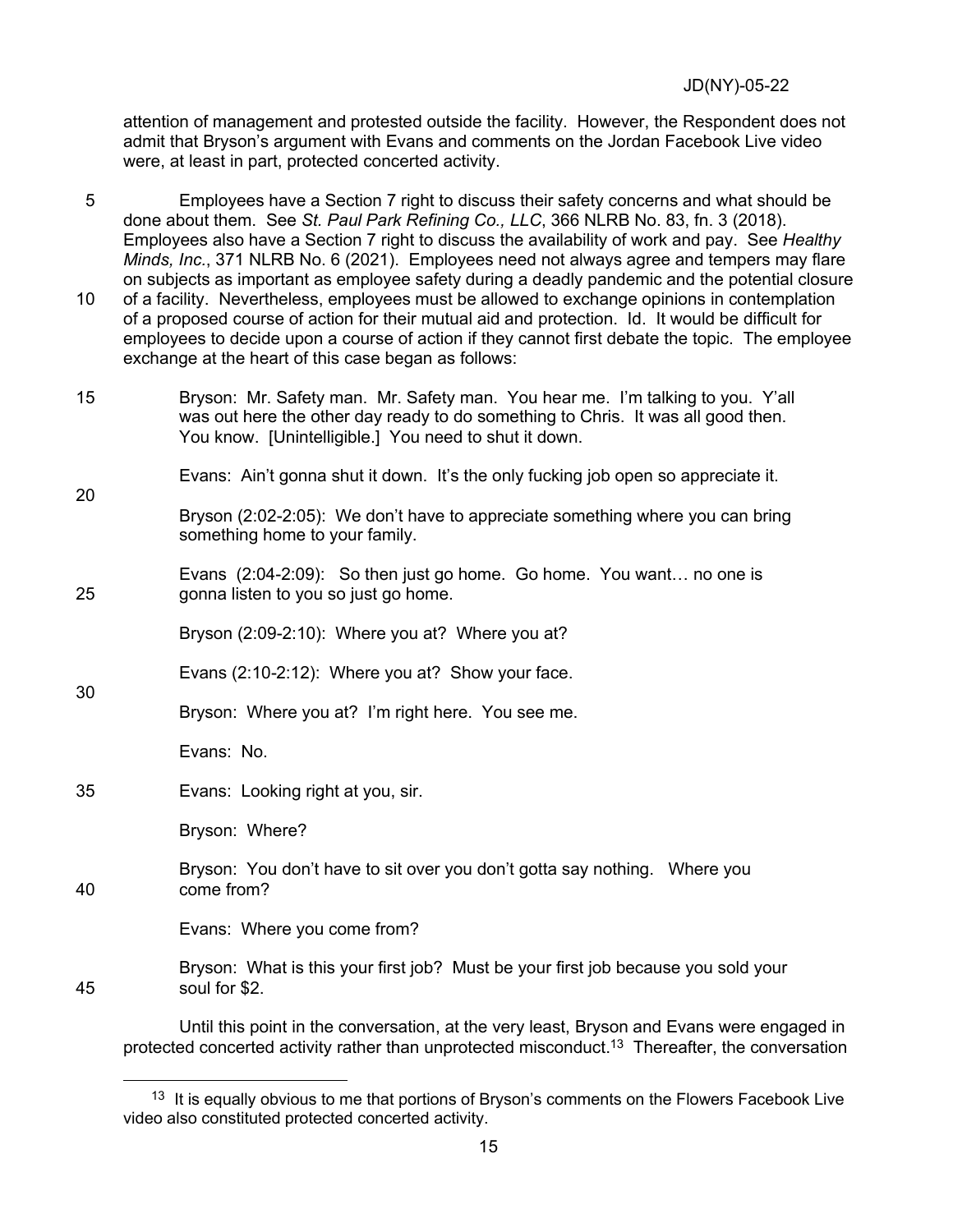quickly deteriorated into name calling initiated by Bryson and returned in kind by Evans. However, even as the employees insulted each other, Bryson continued to talk about workplace safety and Evans continued to talk about employees making money. At one point, Bryson said, "You got any kids you are gonna bring it home to them? Nah, you ain't got no kids. You

5 probably barely got a house. You look like you sleep in the gutter, so." Later in the argument, Evans said, "Bye douche bag. Bye. Bye felicia. Bye. Bye. I'm making money you ain't." And as the Respondent concedes, the entire exchange occurred in the context of Bryson's protected concerted protest activity to convince the Respondent to improve its response to the pandemic.

# 10 *Burnup & Sims* **Analysis**

The Respondent has requested a *Burnup & Sims* analysis and I agree that it is appropriate since the Respondent accused Bryson of misconduct arising in the course of protected concerted activity. The elements of the three-step *Burnup & Sims* analysis are 15 described above and applied below.

# *Step 1*

The argument between Bryson and Evans occurred while Bryson was engaged in 20 protected concerted protest activity to compel the Respondent to shut the facility down for cleaning. Bryson's argument with Evans and his comments on the Flowers video were also at least partially protected and concerted. The Respondent has claimed that it discharged Bryson for this activity. The Respondent does not defend against a violation at the first step of the *Burnup & Sims* analysis and the General Counsel's burden at that step is satisfied.

# 25

# *Step 2*

The burden then shifts to the Respondent to prove it had an honest, good-faith belief that Bryson engaged in serious misconduct warranting discharge. The Respondent has failed to 30 satisfy this burden. The Respondent's refusal to comply with a Board order directing it to produce subpoenaed documents relevant to this issue requires an adverse inference that the Respondent had no such honest and good-faith belief. At hearing, the Respondent was specifically told that subpoenas sought documents which might rebut the Respondent's claim that it had an honest and good-faith belief regarding the severity of Bryson's misconduct.

35 Nevertheless, the Respondent refused to produce all documents responsive to the subpoenas and failed to produce a timely privilege log. Since we do not know what the undisclosed documents would show, I must infer that they would not support the Respondent's case. In essence, the Respondent's refusal to comply with the subpoenas has effectively negated its ability to litigate its own defense. *Bannon Mills*, 146 NLRB 611, 614, fn. 4, 633-634 (1964).

40

An inference is particularly appropriate here because the evidence suggests that the production of documents responsive to subpoena paragraphs 19 may have yielded admissions that the Respondent did not believe Bryson engaged in misconduct warranting discharge. On March 29 and 30, Desai and Hernandez had a Chime discussion regarding whether Smalls 45 engaged in misconduct warranting discharge. Desai stated, "[w]e cannot approach [S]malls with a term mentality." Ultimately, Desai reached the following conclusions:

**Desai:** Christine…. I know I don't need to tell you. But come on.

- 1) Not being in the building = suspending badge. Which to most would mean 50 not past lenels.
	- 2) They were social distancing as requested.
	- 3) It was a peaceful protest. His right to organize is protected.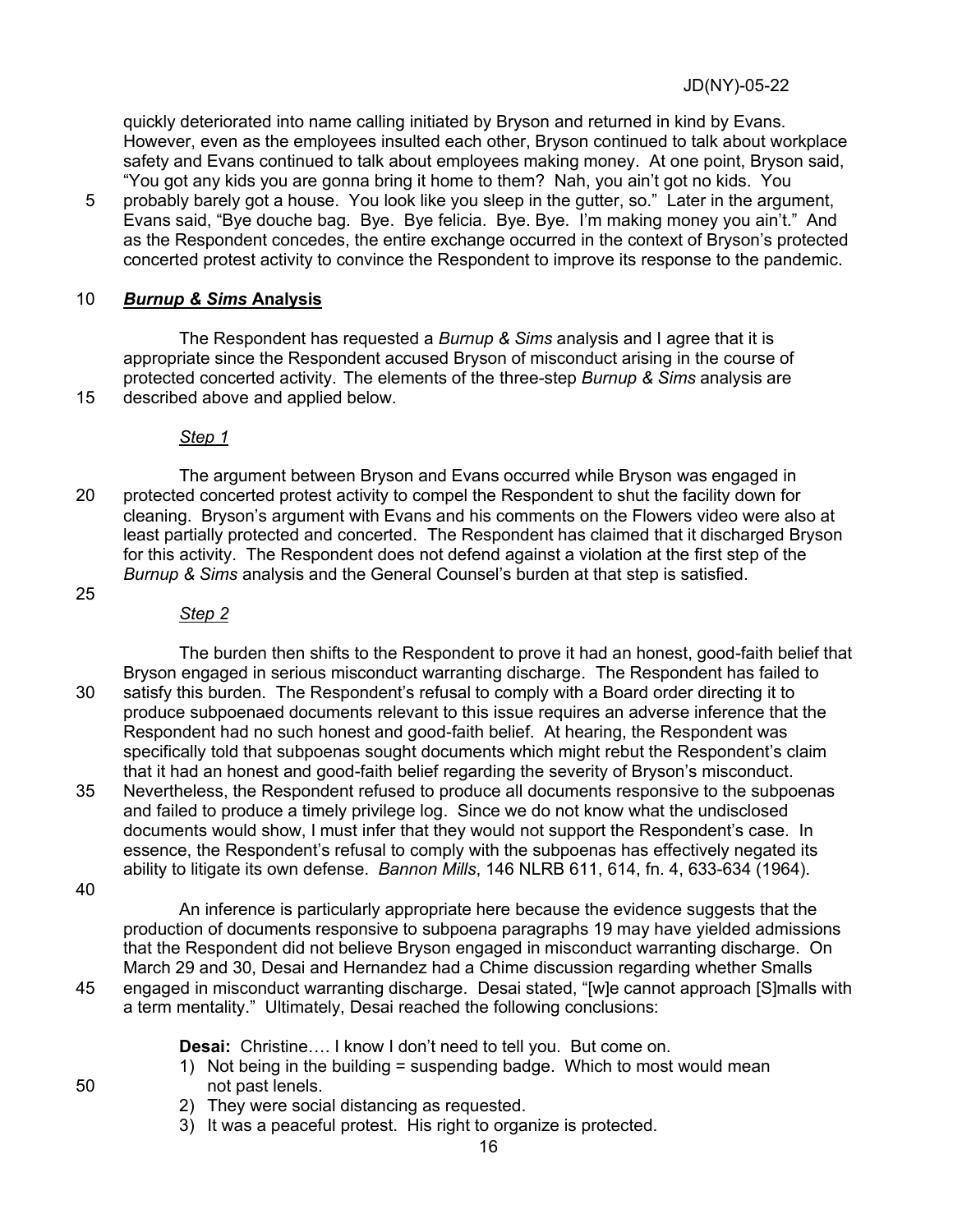- 4) There were no unsolicited group gatherings. They were all off the clock waiting to speak to the GM as per open door policy. And waited patiently.
- 5) This is going to be perceived as retaliation.

5 This lends credence to the possibility that the human resources department discussed by Chime the conduct of Bryson in the same way they discussed the conduct of Smalls. A copy of such a discussion may have yielded an admission that the Respondent did not believe Bryson engaged in dischargeable misconduct by arguing with Evans outside the facility on his own time regarding matters of serious consequence to both employees. Absent the documents 10 themselves, I must infer the same.

Beyond this adverse inference, record evidence supports a finding of a violation at step two. Although the exchange between Desai and Hernandez concerned Smalls and not Bryson, it demonstrated that the human resources department looked skeptically upon the discharge of 15 an employee exercising his right to engage in a non-violent "peaceful protest" while "off the clock" and "not . . . in the building." Although Desai was not alleged to be a supervisor or agent of the Respondent, she was a human resources business partner with whom Hernandez consulted regarding discipline. Hernandez did not disagree with Desai's conclusions. Further, since the Respondent failed to produce subpoenaed records which may have demonstrated 20 what management actually thought of Bryson's conduct outside the facility and off the clock, it is appropriate to rely upon secondary evidence such as the conclusions of a non-supervisory human resources business partner regarding the same. *Shamrock Foods Co.*, 366 NLRB No. 117, slip op. 1, fn. 1, and 24, fn. 61 (2018); *Roofers Local 30 (Associated Builders and Contractors, Inc.*), 227 NLRB 1444, 1449 (1977).

25

The discipline of other employees also indicates that the Respondent did not possess an honest, good-faith belief that Bryson engaged in misconduct warranting discharge. Consistent with the opinion of human resources, disciplinary records entered into evidence do not indicate that the Respondent has ever disciplined or discharged an employee for conduct outside the

- 30 facility and off the clock. The Respondent identified 26 comparator disciplinary actions, but even some of those did not result in termination. Further, the General Counsel introduced several additional disciplines short of discharge which were issued to employees for conduct similar to or worse than the conduct of Bryson.
- 35 The evidence also failed to indicate that the Respondent conducted a good-faith investigation of the April 6 incident. Gilbert-Differ testified that the Respondent tried but failed to identify the protester with the blue sign who was near Bryson and Evans when the argument took place. That protestor was Velasco. Gilbert-Differ's testimony in this regard is not credible. The Respondent identified three female protestors, including Velasco, and could easily have
- 40 interviewed them all. Further, the Respondent identified the protestor with the blue sign as an employee with the schedule of DA5-7:15. Velasco was the only female protester with such a schedule. This should have narrowed the identity of the person holding the blue sign from three employees to one. The Respondent, it appears, preferred not to obtain information from someone who was protesting with Bryson even though that person was likely in the best
- 45 position to explain what happened. An employer cannot manufacture the loss of an employee's Section 7 protection by engaging in an ostrich-like, head in the ground, investigation that seeks to avoid evidence which might disclose information mitigating the employee's misconduct. Such an investigation does not yield a "good-faith" belief that the employee engaged in misconduct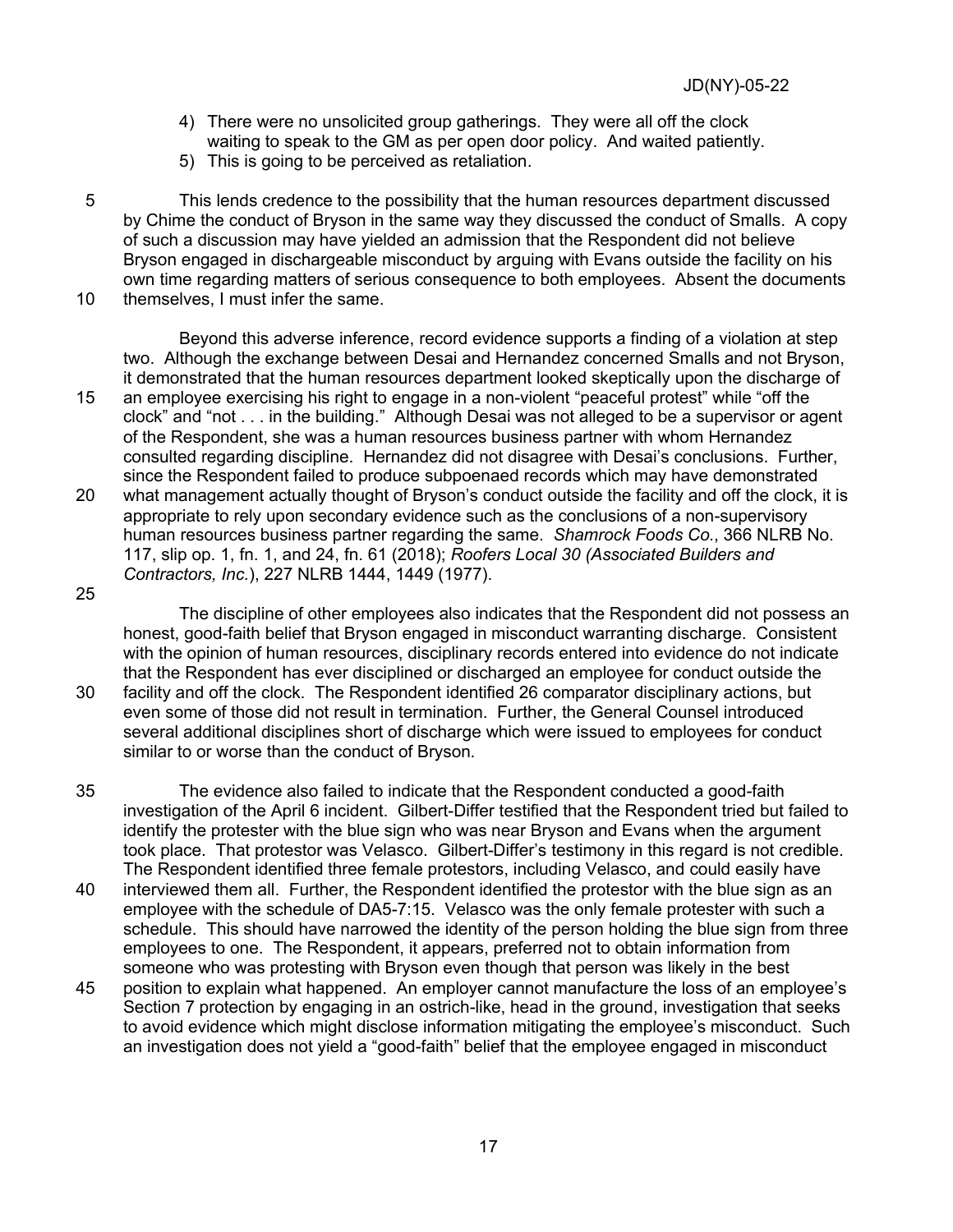warranting discharge.<sup>14</sup> *Aqua-Aston Hospitality*, 365 NLRB No. 53 (2017).

The Respondent's failure to conduct a good-faith investigation is also evidenced by the fact that two managers prepared discharge language before Bryson was interviewed regarding 5 the incident. I agree with the General Counsel's assertion that the Respondent rushed to judgement and was more concerned about justifying the discharge of Bryson than conducting a good-faith investigation to determine what actually occurred. *Aqua-Aston Hospitality, LLC*, 365 NLRB No. 53 (2017) (no good-faith belief that employee engaged in misconduct where managers focused on conduct the other employee "denied complaining about").

10

Similarly, the Respondent's desire to seize upon an opportunity to discharge Bryson can be gleaned from the fact that it solicited a complaint from Evans (Evans did not approach management) and solicited evidence regarding Bryson's misconduct while largely disregarding the role Evans played in the argument. This, too, undermines the Respondent's claim that it 15 had an honest, good-faith belief that Bryson engaged in misconduct warranting discharge.

Finally, the Respondent's contemporaneous description of the incident demonstrated an inability to distinguish between Bryson's conduct and the conduct of Evans. Both employees committed category 2 violations which, according to the Respondent's Standards of Conduct, 20 "generally result in corrective action" (while category 1 violations "are regarded as extremely serious, and termination of employment may result"). The Respondent also failed to credibly explain why Bryson engaged in "repeated or continuous harassment." Gilbert-Differ testified that the "determination was based on the length of this event, two-and-a-half minutes, as best we could tell, largely, you know, instigated and led by Mr. Bryson." However, Bryson's

25 misconduct was limited to a single argument and was no more "repeated" or "continuous" than the conduct of Evans.15 Further, Gilbert-Differ admitted that Evans initiated the altercation by "disagree[ing] with the stance that Mr. Bryson was taking." The Respondent's inability to distinguish between the employees' misconduct suggests that the Respondent did not believe Bryson's conduct was worse than the conduct of Evans' (and Evans was not discharged).

without engaging in an analysis prohibited by *General Motors* (that is, I do not determine whether Bryson engaged in misconduct so offensive as to lose the protection of the Act).

30

35 *Step 3*

Even if I were to find that the Respondent had an honest, good-faith belief that Bryson engaged in misconduct warranting discharge, the evidence indicates that Bryson did not, in fact,

Based upon the foregoing, I find a violation at step two of the *Burnup & Sims* standard

 $14$  The Respondent asserts that the General Counsel "cannot plausibly argue that Amazon did not have a good-faith belief that Bryson engaged in misconduct because it failed to interview Velasco during its investigation" since Grabowski providing him plenty of time to do so. R. Brief p. 21, fn. 32. Grabowski testified that Bryson mentioned "there was another female associate that was with him in the parking lot" and offered to identify her, but later reported that he could not. (Tr. 1492-1493) Although the Respondent did not have Bryson's help, the Respondent was in a position to identify Velasco as the witness best situated to view the incident and could have done so if it wanted to obtain an accurate account of the argument.

<sup>&</sup>lt;sup>15</sup> At trial, Campbell relied on Bryson's comments during the Flowers Facebook Live video as a basis for his determination that Bryson should be discharged. However, Bryson's termination notice refers only to comments Bryson made "towards another employee." (G.C. Exh. 9) Bryson's comments on the video stream were not made toward another employee.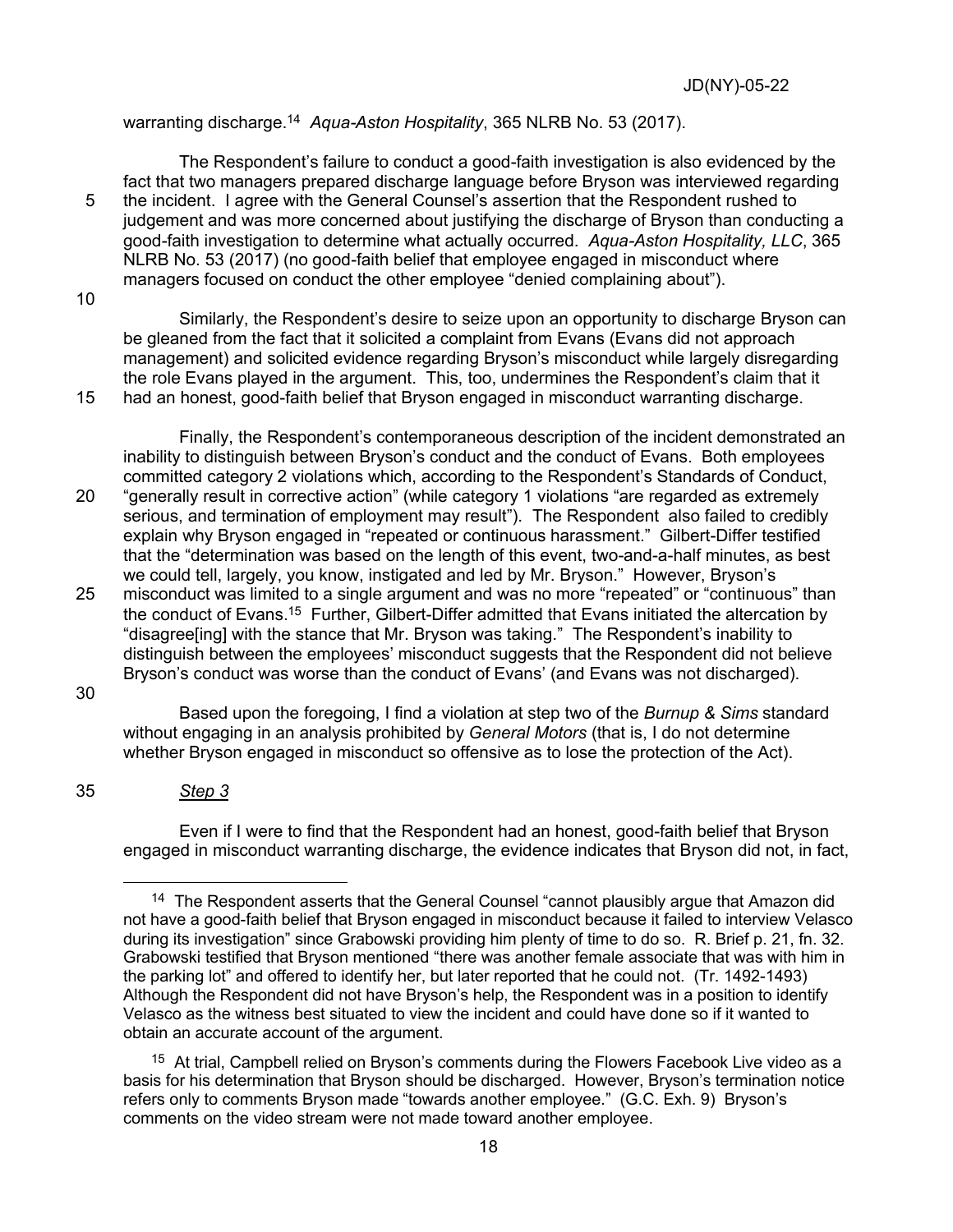engage in dischargeable misconduct under the Respondent's policies and practices. Here, the Respondent discharged Bryson and not Evans because he was perceived to be the employee who instigated the argument and later threatened Evans when she asked him whether he would make her shut up. Grabowski attributed to Bryson the statement, "come over here and I will

- 5 make you shut up," which he later characterized as a threat. Gilbert-Dilfer described Evans in his summary of the incident as the "victim," discussed only the comments made by Bryson (not by Evans), and noted that certain witnesses accused Bryson of using racially abusive words and the "C" word. Campbell found it offensive that, in his opinion, Bryson effectively called Evans a "corporate stooge" and the "N-word."
- 10

However, we know from *Burnup & Sims* that Bryson must ultimately be evaluated on the basis of his actual conduct and not the Respondent's perception of the same. Bryson did not initiate the argument with Evans, threaten her, or call anyone the N- or C-word. In a Facebook Live stream to a voluntary audience and no employee in particular, Bryson characterized leaked 15 management comments as portraying Smalls as a "dumb [N-word]." If any racial comments were directed at a particular employee, it was the comment that Bryson "go back to where you

came from. Go back to the Bronx."16 Evans made this comment and Evans was not discharged. Bryson did not call Evans a "corporate stooge," but instead speculated that the company sent a "plant" to argue with him.

20

Considering only what Bryson actually did, the evidence does not establish that he engaged in conduct warranting discharge under the Respondent's policies and practices. The Respondent classified Bryson's misconduct as a category 2 offense which "generally results in corrective action." The Respondent did not articulate a meaningful distinction between the

- 25 category 2 violations of Bryson and Evans, and Evans was not discharged. The Respondent's human resources department was skeptical of the discharge of an employee involved in a "peaceful protest" while "off the clock" and "not . . . in the building." It is, therefore, not surprising that the record contains no evidence that an employee was disciplined or discharged for conduct outside the building and off the clock. Rather, disciplinary records indicate that
- 30 employees have received discipline less than discharge for conduct similar to or worse than the conduct of Bryson. I find this evidence sufficient to establish that Bryson did not engage in misconduct warranting discharge under the Respondent's policies and practices. Accordingly, if I did not find a violation at step two of the *Burnup & Sims* analysis, I would find a violation at step three.
- 35

# *Wright Line* **Analysis**

Having analyzed this case under *Burnup & Sims* as requested by the Respondent, I will make quick work of the *Wright Line* analysis since the Respondent did not evaluate the case 40 under that standard and it is redundant. The *Wright Line* elements are described above.

The Respondent admits it was aware of Bryson's protected concerted activity. Further, the Supreme Court established in *Burnup & Sims* that, where "an employee is discharged for misconduct arising out of a protected activity," a violation "does not necessarily depend on the 45 existence of an anti-union bias." 379 U.S. at 23. The *Wright Line* elements of animus and nexus are therefore satisfied as the Respondent admits that Bryson's alleged misconduct arose out of his protected concerted activity. The General Counsel need not make an independent showing that the Respondent discharged Bryson as a result of animus.

 $16$  Bryson could reasonably construe the comment as racial since he is African-American and might question why, other than his race, someone would assume he is from the Bronx.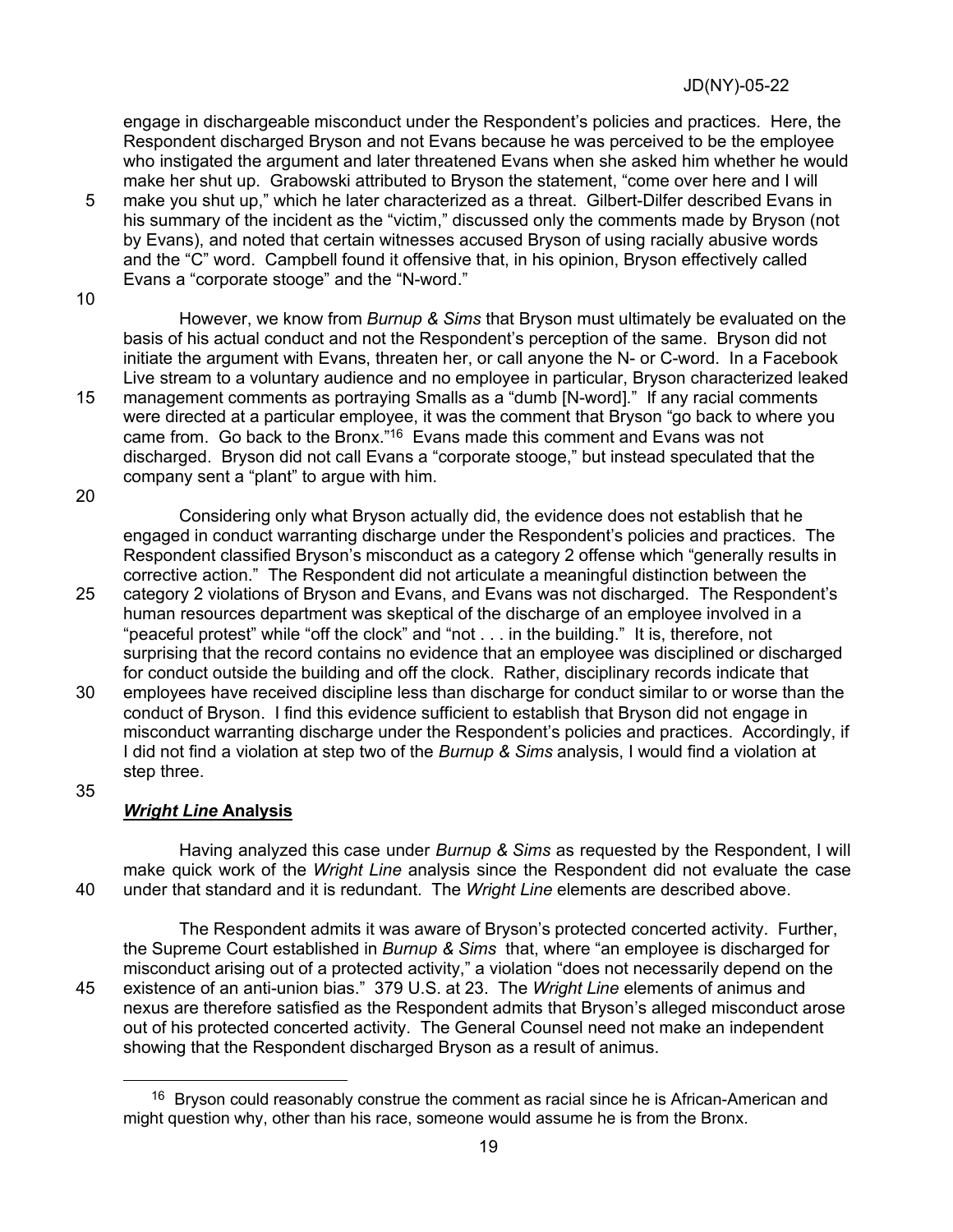Regardless, I find that the General Counsel did establish that the Respondent's discharge of Bryson was a result of animus toward his protected concerted activity. Inferences of animus and nexus are appropriate since the Respondent refused to produce documents in 5 response to subpoena paragraphs 19 which may have disclosed the same.

The record also contains considerable evidence that the Respondent's stated reason for discharging Bryson was mere pretext for its true discriminatory motive. *Lucky Cab Co.*, 360 NLRB 271, 274 (2014). In *Tschiggfrie Properties, Ltd.*, 368 NLRB No. 120, slip op. 8 (2019), 10 the Board noted that discriminatory motivation can be proved by circumstantial evidence. The Respondent's rush to judgement and skewed investigation designed to blame only Bryson for the April 6 argument provides such circumstantial evidence that the Respondent wanted to discharge Bryson for his protected concerted activity instead of fairly evaluating the incident.

- The Respondent solicited only evidence of Bryson's role in the argument (while ignoring the role 15 of Evans) and crafted discharge verbiage before speaking with him. See *Lucky Cab Co.*, 360 NLRB at 274 (pretext found where employer "prepared termination . . . prior to the discharge interviews with the discriminatees"); *Grove Manufacturing Co.*, 196 NLRB 280, 287 (1972) (pretext found where employer conducted investigation in "slanted nature" and "spoke only to supervisors, and to employees who had an 'adverse experience' with [discriminatee]"). The
- 20 Respondent also failed to interview the protestor closest and best situated to describe the event. See *Wendt Corp.*, 369 NLRB No. 135, slip op. 2, fn. 8 (2020) (pretext where employer's failure to conduct interviews "suggest[ed] a determination to avoid discovering potentially mitigating circumstances").
- 25 Evidence of disparate treatment provides additional circumstantial evidence of pretext and supports a finding of causation based on animus. The Respondent did not terminate Evans even though the Respondent failed to explain why her conduct was meaningfully different than the conduct of Bryson. The Respondent's standards of conduct generally call for corrective action for category 2 conduct of the kind engaged in by Bryson and Evans. The Respondent's
- 30 human resources department looked skeptically upon such activity as a legitimate basis for discharge. Disciplinary records do not indicate that the Respondent has ever discharged an employee for conduct outside the facility on unpaid time. Disciplinary records also show that employees have received discipline short of discharge for conduct similar to or worse than the conduct of Bryson. *Lucky Cab Co.*, 360 NLRB at 274.
- 35

Finally, the Respondent cannot establish a *Wright Line* defense that it would have discharged Bryson regardless of his protected concerted activity. The evidence indicates that the Respondent's stated reason for discharging Bryson was a pretext for his protected concerted activity. Thus, a "mixed motive" *Wright Line* defense is not available. *Parkview*  40 *Lounge, LLC*, 366 NLRB No. 71 (2018); *K-Air Corp.*, 360 NLRB 143, 144 (2014).

Based upon my analysis of this case under *Burnup & Sims* and *Wright Line*, I find that the Respondent violated Section  $8(a)(1)$  of the Act by discharging Bryson because of his protected concerted activity.

45

# **CONCLUSIONS OF LAW**

1. The Respondent, Amazon.com Services LLC, is an employer engaged in commerce within the meaning of Section 2(2), (6), and (7) of the Act.

50 2. The Respondent, on April 17, 2020, violated Section 8(a)(1) of the Act by discharging Gerald Bryson because of his protected concerted activity.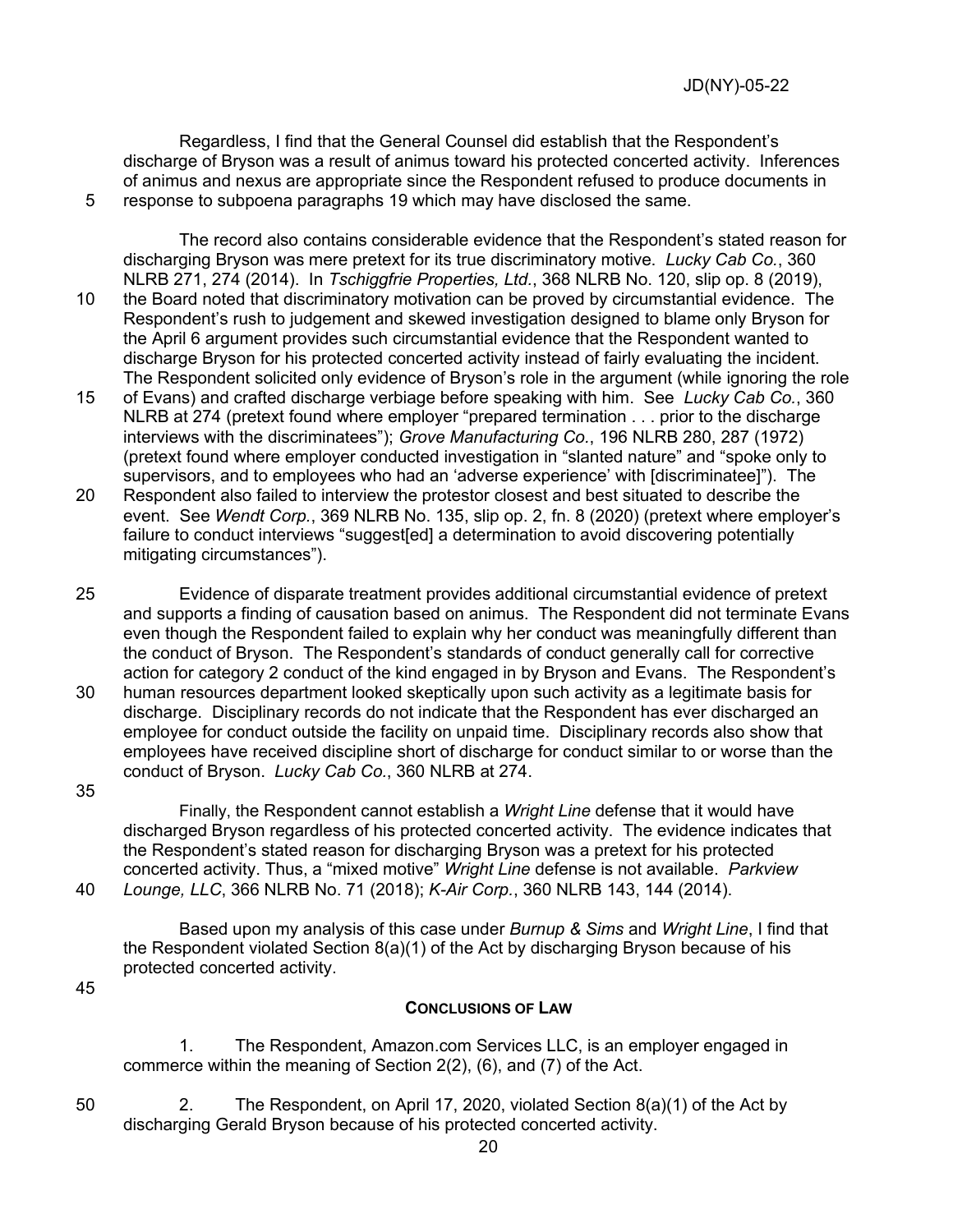3. The unfair labor practice committed by the Respondents affect commerce within the meaning of Section 2(6) and (7) of the Act.

#### 5 **THE REMEDY**

Having found that the Respondent, Amazon.com Services LLC, engaged in an unfair labor practice, I shall order the Respondent to cease and desist therefrom and to take certain affirmative action designed to effectuate the policies of the Act.

10

The Respondent, having unlawfully discharged Gerald Bryson because of his protected concerted activity, must offer him reinstatement to his former job or if that job no longer exists, to a substantially equivalent position without prejudice to his seniority or any other rights or privileges he enjoyed.

15

The Respondent shall make Bryson whole for any loss of earnings and other benefits resulting from his discriminatory discharge. The make whole remedy shall be computed in accordance with *F.W. Woolworth Co*., 90 NLRB 289 (1950), with interest at the rate prescribed in *New Horizons*, 283 NLRB 1173 (1987), compounded daily as prescribed in *Kentucky River* 

- 20 *Medical Center*, 356 NLRB 6 (2010). In accordance with *King Scoopers, Inc*., 364 NLRB No. 93 (2016), the Respondent shall compensate Bryson for his search-for-work and interim employment expenses regardless of whether those expenses exceed interim earnings. Searchfor-work and interim employment expenses shall be calculated separately from taxable net backpay, with interest at the rate prescribed in *New Horizons*, supra, and compounded daily as
- 25 prescribed in *Kentucky River Medical Center*, supra. In accordance with *Don Chavas, LLC*, 361 NLRB No. 10 (2014), the Respondent shall compensate Bryson for the adverse tax consequences, if any, of receiving a lump sum backpay award, and, in accordance with *AdvoServ of New Jersey, Inc.*, 363 NLRB No. 143 (2016), the Respondent shall, within 21 days of the date the amount of backpay is fixed either by agreement or Board order, file with the
- 30 Regional Director for Region 29 a report allocating backpay to the appropriate calendar year. The Regional Director will then assume responsibility for transmission of the report to the Social Security Administration at the appropriate time and in the appropriate manner. In addition, pursuant to *Cascades Containerboard Packaging*, 370 NLRB No. 76 (2021), the Respondent will file with the Regional Director of Region 29 a copy of Bryson's W-2 form reflecting the 35 backpay award.

In addition, the Respondent will be required to remove from its files any reference to the unlawful discharge of Bryson. The Respondent shall then notify Bryson in writing that his unlawful discharge will not be used against him in any way.

40

The Respondent will be ordered to post, in English and Spanish, the notice attached hereto as "Appendix A."

On these findings of fact and conclusions of law, and on the entire record, I issue the 45 following recommended<sup>17</sup>

<sup>&</sup>lt;sup>17</sup> If no exceptions are filed as provided by Section 102.46 of the Board's Rules and Regulations, the findings, conclusions, and recommended Order shall, as provided in Section 102.48 of the Rules, be adopted by the Board and all objections to them shall be deemed waived for all purposes.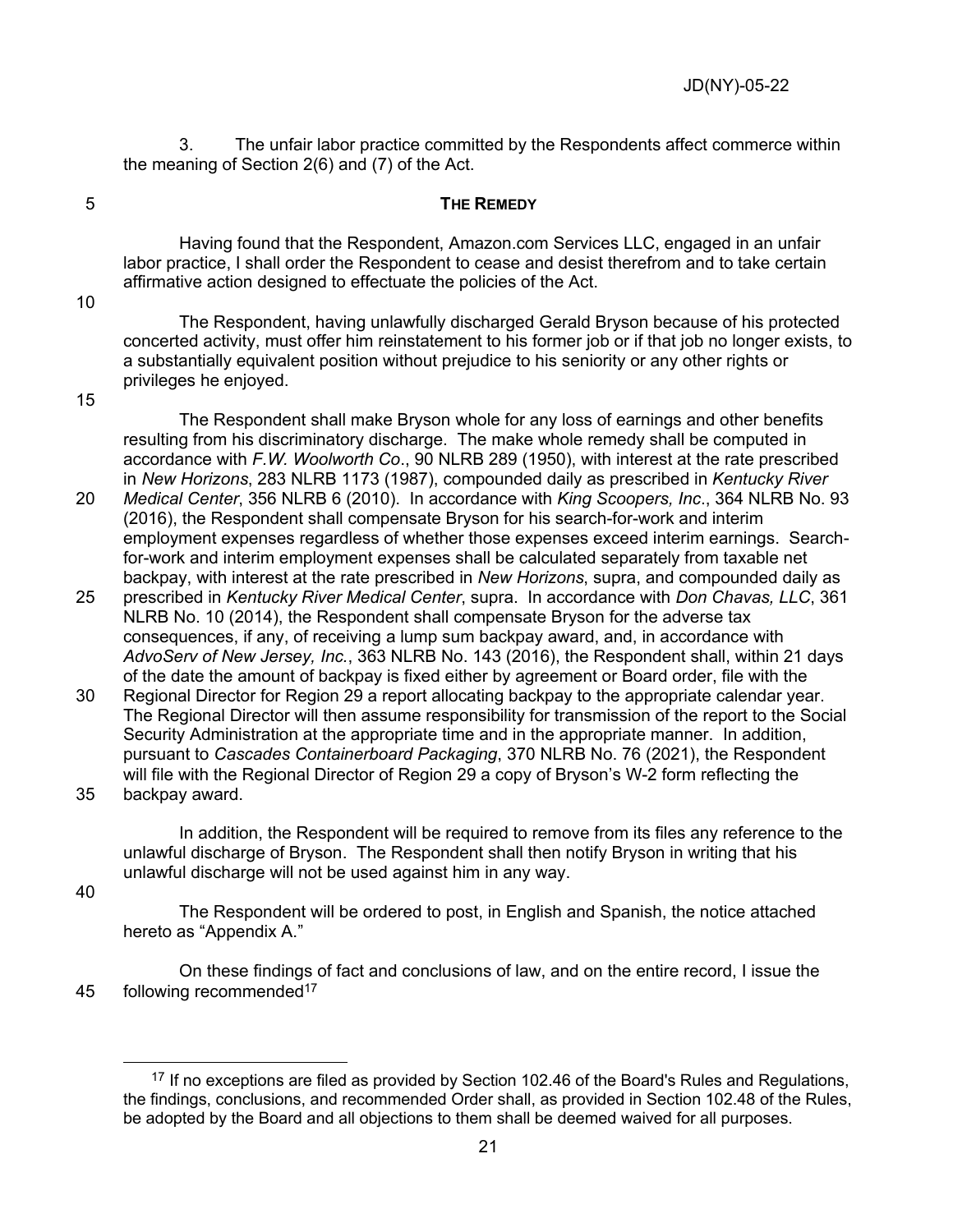#### **ORDER**

The Respondent, Amazon.com Services LLC, Staten Island, New York, its officers, agents, successors, and assigns, shall

5 1. Cease and desist from

(a) Discharging employees because of their protected concerted activity.

(b) In any like or related manner interfering, restraining, or coercing employees in 10 the exercise of the rights guaranteed them by Section 7 of the Act.

2. Take the following affirmative action necessary to effectuate the policies of the Act.

15 (a) Within 14 days from the date of this Order, offer Gerald Bryson reinstatement to his former position or, if his position no longer exists, to a substantially equivalent position, without prejudice to his seniority or any other rights or privileges previously enjoyed.

(b) Make Bryson whole for any loss of earnings and other benefits resulting from the 20 discrimination against him in the manner set forth in the remedy section of this decision.

(c) Compensate Bryson for the adverse tax consequences, if any, of receiving a lump-sum backpay award, and file with the Regional Director of Region 29, within 21 days of the date the amount of backpay is fixed, either by agreement or Board order, a report allocating the 25 backpay award to the appropriate calendar year(s).

(d) Within 14 days from the date of this order, remove from its files any reference to the unlawful discharge of Bryson, and within 3 days thereafter, notify Bryson in writing that this has been done and that the discharge will not be used against him in any way.

30

(e) Within 21 days of the date the amount of backpay is fixed by agreement, or Board order, or such additional time as the Regional Director may allow for good cause shown, file with the Regional Director for Region 29 a copy of Bryson's corresponding W-2 form reflecting the backpay award.

35

(f) Preserve and, within 14 days of a request, or such additional time as the Regional Director may allow for good cause shown, provide at a reasonable place designated by the Board or its agents, all payroll records, social security payment records, timecards, personnel records and reports, and all other records, including an electronic copy of such 40 records if stored in electronic form, necessary to analyze the amount of backpay due under the terms of this Order.

(g) Within 14 days after service by the Region, post at its Staten Island, New York facility, in English and Spanish, copies of the attached notice marked "Appendix A." Copies of 45 the notice, on forms provided by the Regional Director for Region 29, after being signed by the Respondent's authorized representative, shall be posted by the Respondent and maintained for 60 consecutive days in conspicuous places, including all places where notices to employees are customarily posted. In addition to physical posting of paper notices, notices shall be distributed electronically, such as by email, posting on an intranet or an internet site, and/or other electronic

50 means, if the Respondent customarily communicates with its employees by such means.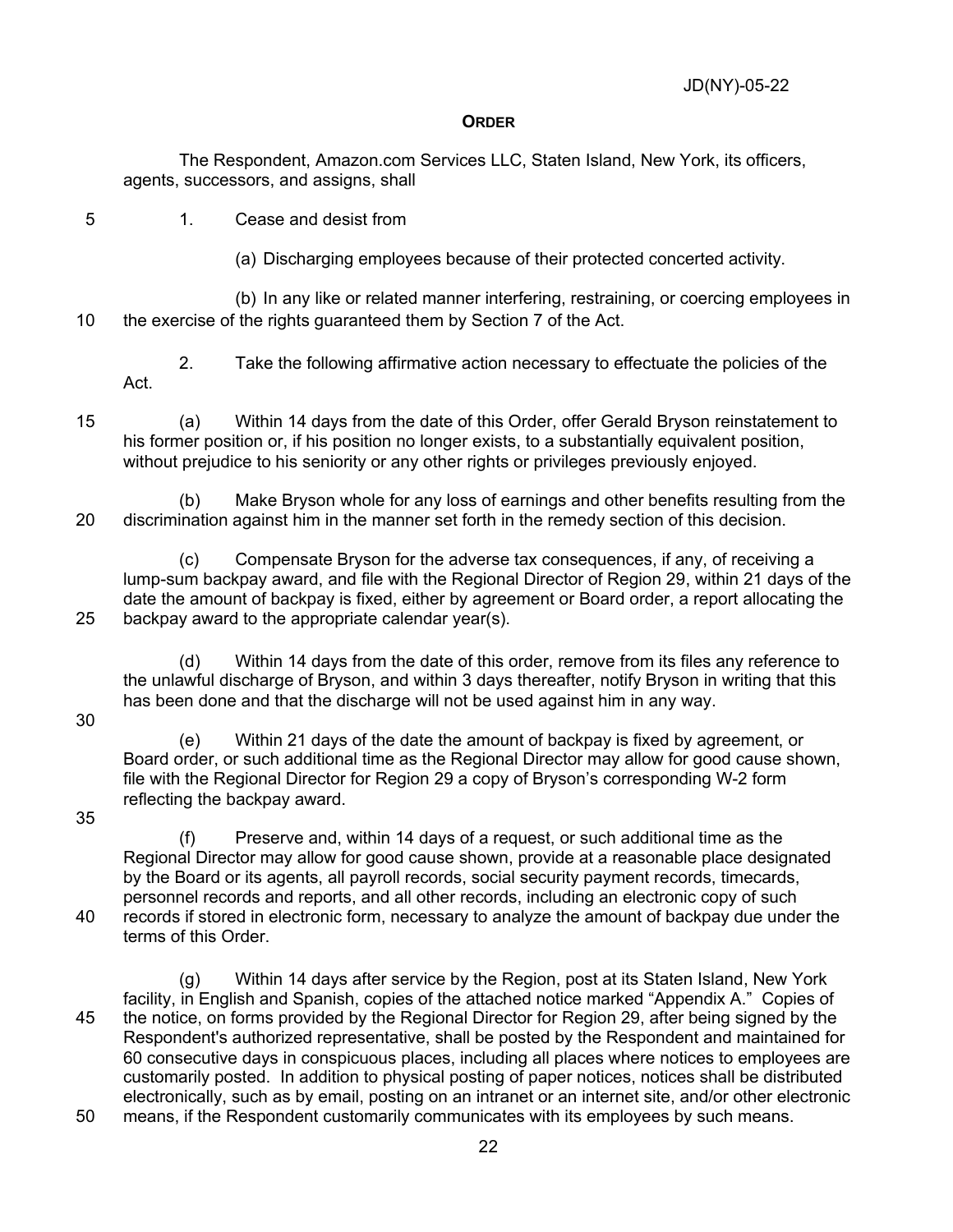Reasonable steps shall be taken by the Respondent to ensure that the notices are not altered, defaced, or covered by any other material. In the event that, during the pendency of these proceedings, the Respondent has gone out of business or closed the facility involved in these proceedings, the Respondent shall duplicate and mail, at its own expense, copies of the notice 5 to all current employees and former employees employed by the Respondent at any time since

April 17, 2021.

(h) Within 21 days after service by the Region, file with the Regional Director for Region 29 a sworn certification of a responsible official on a form provided by the Region 10 attesting to the steps that the Respondent has taken to comply.

Dated: Washington, D.C., April 18, 2022.

Bujier Lieu

Benjamin W. Green 15 **Administrative Law Judge Contracts Administrative Law Judge**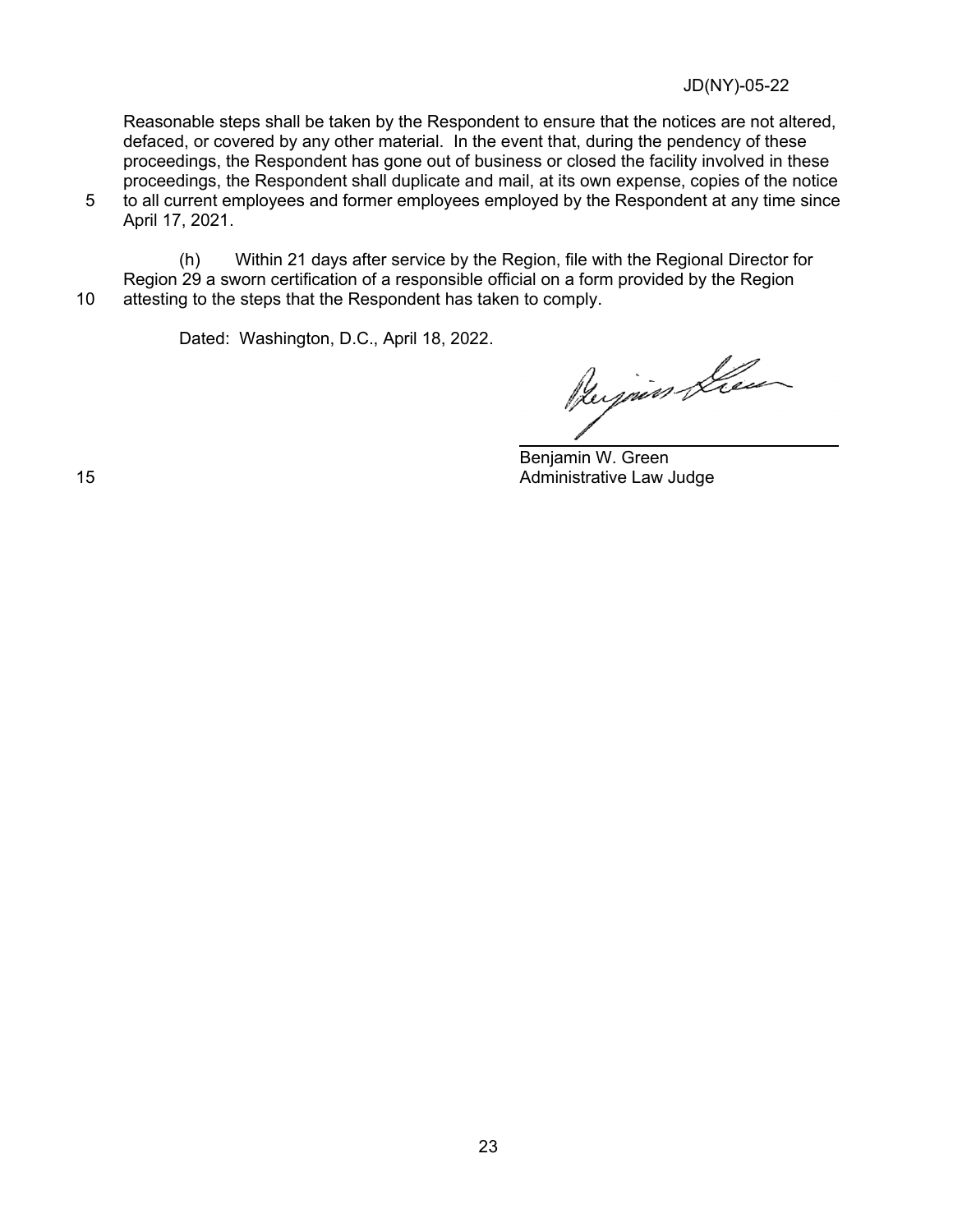# **APPENDIX A**

## **NOTICE TO EMPLOYEES**

# **POSTED BY ORDER OF THE NATIONAL LABOR RELATIONS BOARD**

#### **An Agency of the United States Government**

The National Labor Relations Board has found that we violated Federal labor law and has ordered us to post and obey this notice.

FEDERAL LAW GIVES YOU THE RIGHT TO

Form, join, or assist a union

Choose representatives to bargain with us on your behalf

Act together with other employees for your benefit and protection

Choose not to engage in any of these protected activities.

**WE WILL NOT** discharge or otherwise discriminate against employees for engaging protected concerted activity.

**WE WILL NOT** in any like or related manner interfere with, restrain, or coerce employees in the exercise of the rights guaranteed them by Section 7 of the National Labor Relations Act.

**WE WILL** offer Gerald Bryson full reinstatement to his former job or, if that job no longer exists, to a substantially equivalent position, without prejudice to his seniority or any other rights or privileges previously enjoyed.

**WE WILL** make Gerald Bryson whole for any loss of earnings and other benefits resulting from his discharge, less any net interim earnings, plus interest and **WE WILL** also make Gerald Bryson whole for reasonable search-for-work and interim employment expenses, plus interest.

**WE WILL** compensate Gerald Bryson for the adverse tax consequences, if any, of receiving a lump-sum backpay award and **WE WILL** file with the Regional Director for Region 29, within 21 days of the date the amount of backpay is fixed, either by agreement or Board order, a report allocating the backpay award to the appropriate calendar year(s).

**WE WILL** file with the Regional Director for Region 29 a copy of Gerald Bryson's corresponding W-2 form reflecting the backpay award.

**WE WILL** remove from our files any reference to the unlawful discharge of Gerald Bryson, and **WE WILL**, within 3 days thereafter, notify him in writing that this has been done and that his discharge will not be used against him in any way.

> **Amazon.com Services LLC** (Employer)

Dated: By:

(Representative) (Title)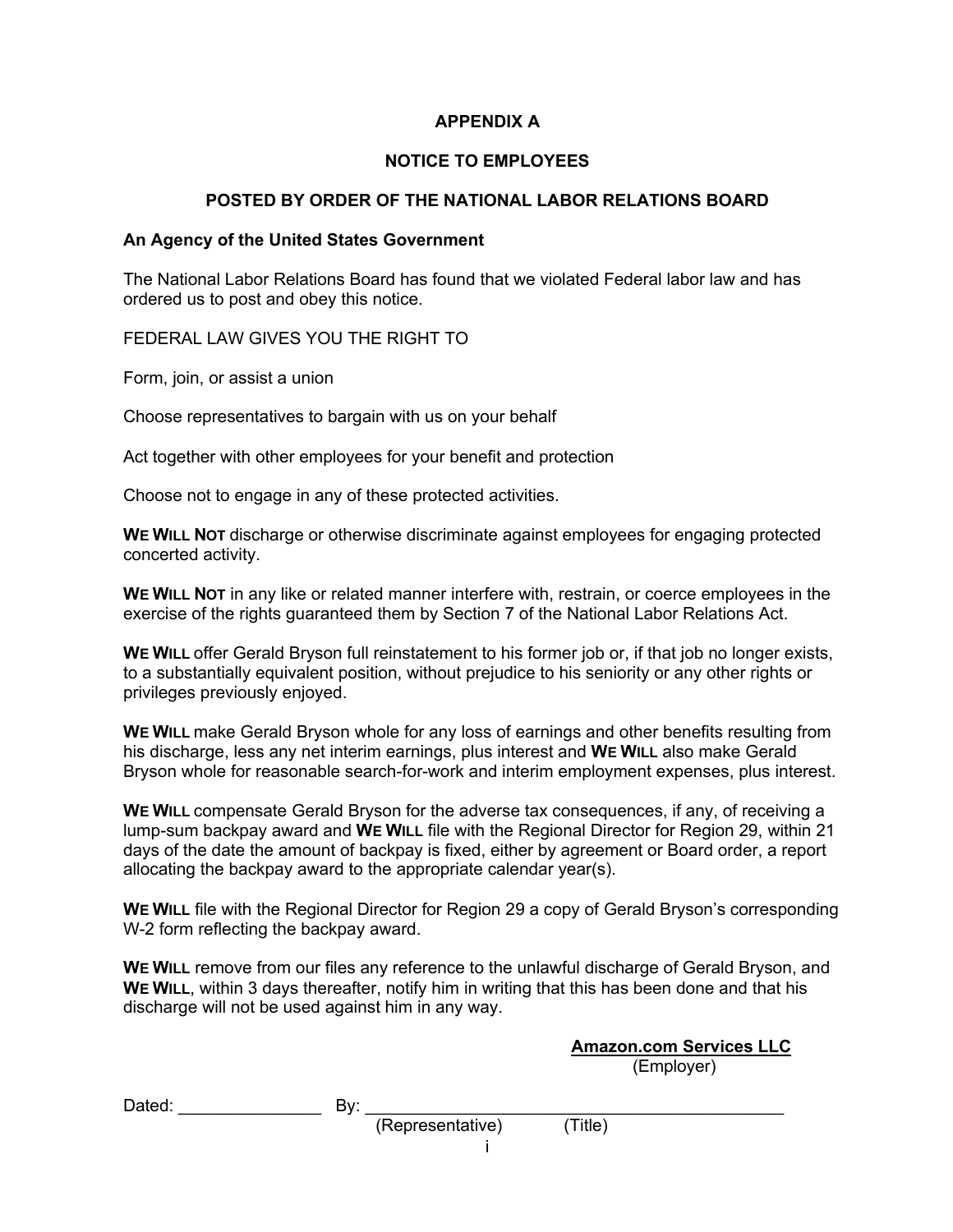The National Labor Relations Board is an independent Federal agency created in 1935 to enforce the National Labor Relations Act. It conducts secret-ballot elections to determine whether employees want union representation and it investigates and remedies unfair labor practices by employers and unions. To find out more about your rights under the Act and how to file a charge or election petition, you may speak confidentially to any agent with the Board's Regional Office set forth below. You may also obtain information from the Board's website: www.nlrb.gov

> 100 Myrtle Avenue, Brooklyn, NY 11201-4201 (718) 330-7713, Hours: 9:00 a.m. to 5:30 p.m.

The Administrative Law Judge's decision can be found at www.nlrb.gov/case/02-CA-261755 or by using the QR code below. Alternatively, you can obtain a copy of the decision from the Executive Secretary, National Labor Relations Board, 1015 Half Street, S.E., Washington, D.C. 20570, or by calling (202) 273-1940.



#### **THIS IS AN OFFICIAL NOTICE AND MUST NOT BE DEFACED BY ANYONE**

THIS NOTICE MUST REMAIN POSTED FOR 60 CONSECUTIVE DAYS FROM THE DATE OF POSTING AND MUST NOT BE ALTERED, DEFACED, OR COVERED BY ANY OTHER MATERIAL. ANY QUESTIONS CONCERNING THIS NOTICE OR COMPLIANCE WITH ITS PROVISIONS MAY BE DIRECTED TO THE ABOVE REGIONAL OFFICE'S COMPLIANCE OFFICER (212) 264-0300.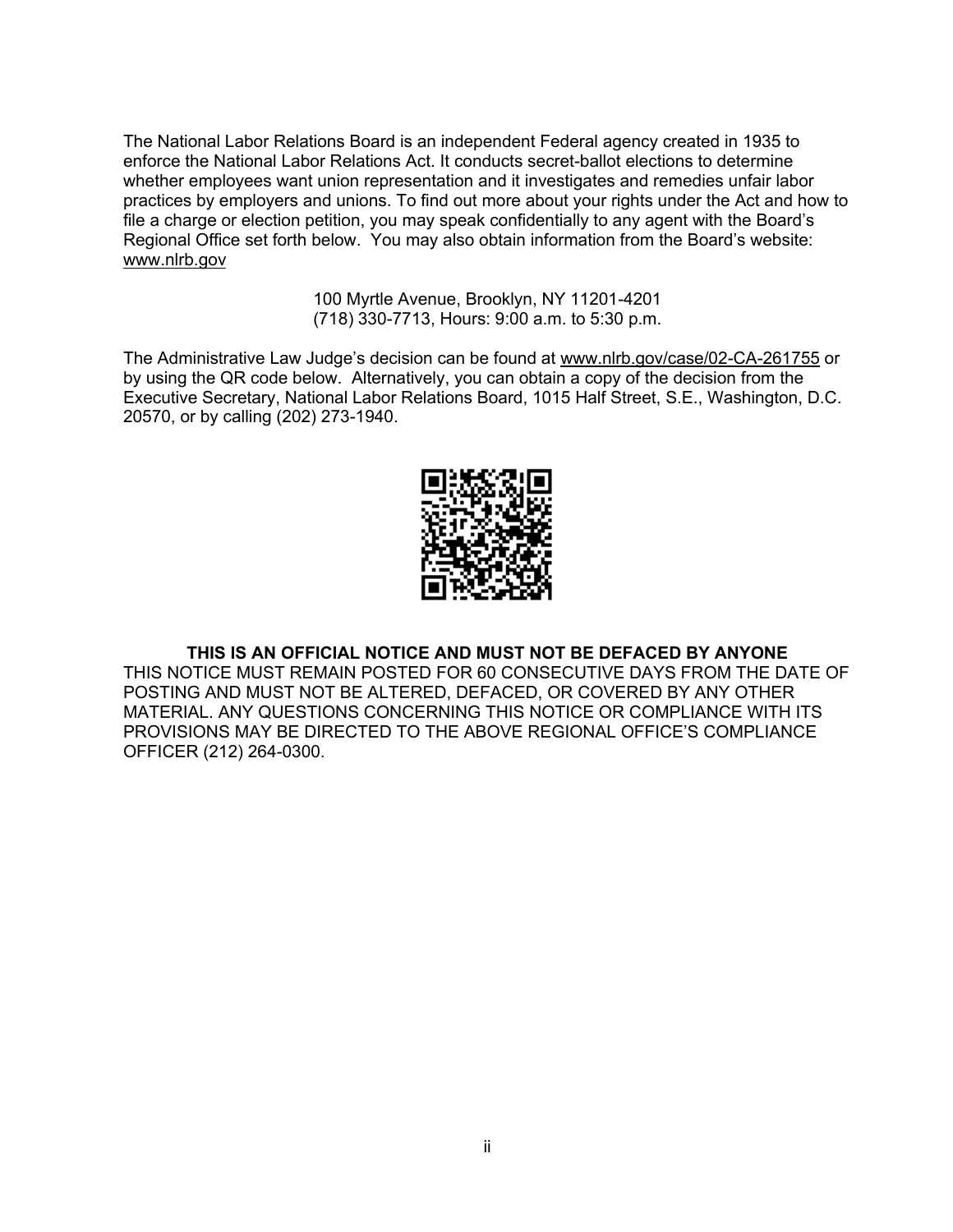#### **APPENDIX B**

### **TRANSCRIPT OF BRYSON-EVANS ARGUMENT ON VELASCO FACEBOOK LIVE VIDEO R. Exh. 122**

5

Bryson: Mr. Safety man. Mr. Safety man. You hear me. I'm talking to you. Y'all was out here the other day ready to do something to Chris. It was all good then. You know. [Unintelligible.] You need to shut it down.

10 Evans: Ain't gonna shut it down. It's the only fucking job open so appreciate it.

Bryson (2:02-2:05): We don't have to appreciate something where you can bring something home to your family.

15 Evans (2:04-2:09): So then just go home. Go home. You want… no one is gonna listen to you so just go home.

Bryson (2:09-2:10): Where you at? Where you at?

20 Evans (2:10-2:12): Where you at? Show your face.

Bryson: Where you at? I'm right here. You see me.

Evans: No.

25

Evans: Looking right at you, sir.

Bryson: Where?

30 Bryson: You don't have to sit over you don't gotta say nothing. Where you come from?

Evans: Where you come from?

Bryson: What is this your first job? Must be your first job because you sold your soul for \$2.

35

Bryson (2:28-2:33): You sold your soul for \$2. \$2 bitch.

Evans (2:27-2:35): This is gonna be your last job. This is gonna be your last job. Your last job. It's gonna be your last job, ho.

40

Bryson: Your mother's a ho.

Evans: Go back to where you came from. Go back to the Bronx.

45 Bryson (2:39-2:43: Go back to the Bronx. I'm from right here. I'm sorry. Sorry gutter bitch.

Evans (2:40-2:43): You go. You go. You go.

Evans (2:44-2:48): Ahh, just like your mama. You want to bring it, I'll bring it on too.

50

Bryson (2:48-2:55): I'm out here for you, cause you can't fight for yourself, your too stupid as anyone can see right here.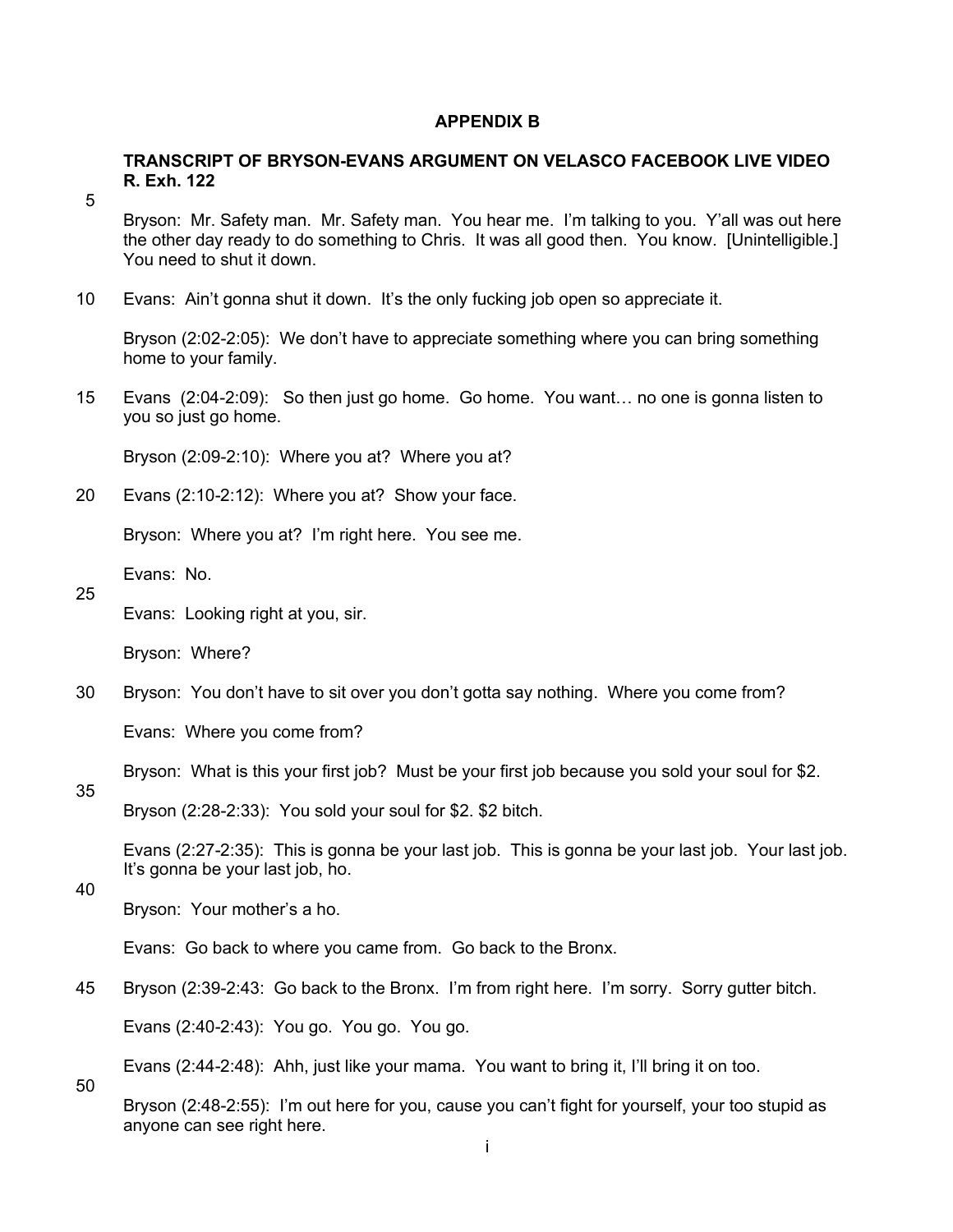Evans: Awwww.

Bryson: Ignorant and stupid.

5

Evans [2:56-3:02]: Awwww. You're the one who's ignorant and stupid, you're the only one out here with a [unintelligible]. Nobody's listening to you.

Bryson [2:57-2:59]: Awwww. Awwww.

10

Bryson: You got any kids you are gonna bring it home to them? Nah, you ain't got no kids. You probably barely got a house. You look like you sleep in the gutter, so.

Evans: Your [unintelligible].

#### 15

Bryson: We not gonna pay that no mind no more. Gutter bitch. Bye.

Evans [3:12-3:28]: Bye douche bag. Bye. Bye Felicia. Bye. Bye. I'm making money you ain't. I'm making money you ain't. [Unintelligible.]

20

Bryson [3:13-5:02]: When you get a family and you care about somebody then you came back and talk. Take your crack head ass somewhere else. You look like a crack head. Everybody's hiring crackheads, they're that desperate. They put a crackhead out here to start. They're that desperate. Look at her. Obviously. Go light that pipe sweetheart. Don't worry we'll still be

25 here for sure. You can look at you and tell you on something. You got a lot of nerve sitting up there, where the track marks at? Where the Fentanyl at? Figures a crack ho would have something to say. That's what they got cause they hiring people, they ain't screening them right. They just letting anybody work here now. So now we got queen of the slums working here talking shit. Get off the Fentanyl baby girl.

30

([4:37]- Evans starts walking toward the entrance of the facility.)

Bryson [4:37-4:50]: Look at her she ain't high. [laughter] They ain't even screening for drugs evidently no more look at what they letting in the building. Ohhhhh. Ohhhh, look at you.

#### 35

Evans [4:43-4:53]: You smoke that crack. You smoke that crack. You smoke that crack. You smoke that crack.

Bryson[4:52-4:56]: You high right now. Safety man. Do your job, test that woman.

40

Evans [4:56-4:58]: Go ahead ain't nobody gonna listen to you.

Bryson [4:57-5:07]: I know. Cause they hiring anybody. You damn [unintelligle] sitting up there with track marks in your arm, I know that much. You better shut up.

45

Evans: Make me.

Bryson: Gonna make nothing.

50 Evans [5:10-5:15]: You gonna make me shut up? You gonna make me shut up? You gonna make me shut up?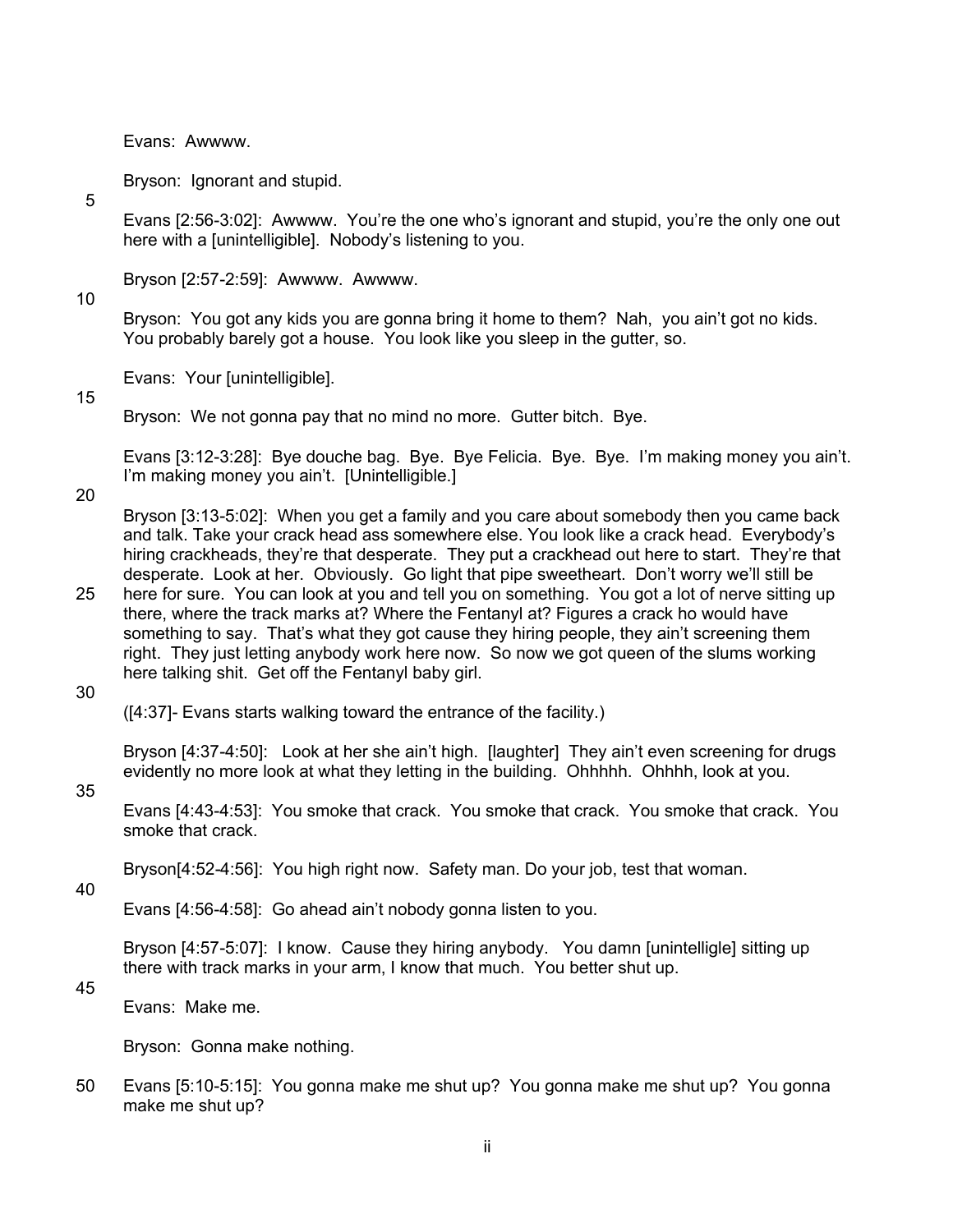Bryson [5:13-5:28]: I don't have to make you shut up. You need to shut up. You're running around with track marks on you. Alright, look at your eyes. Look at your eye cylinders they are both dark. You are on something. You need to leave. Safety man, you need to check her.

5 ([5:27]: Evans Enters the facility)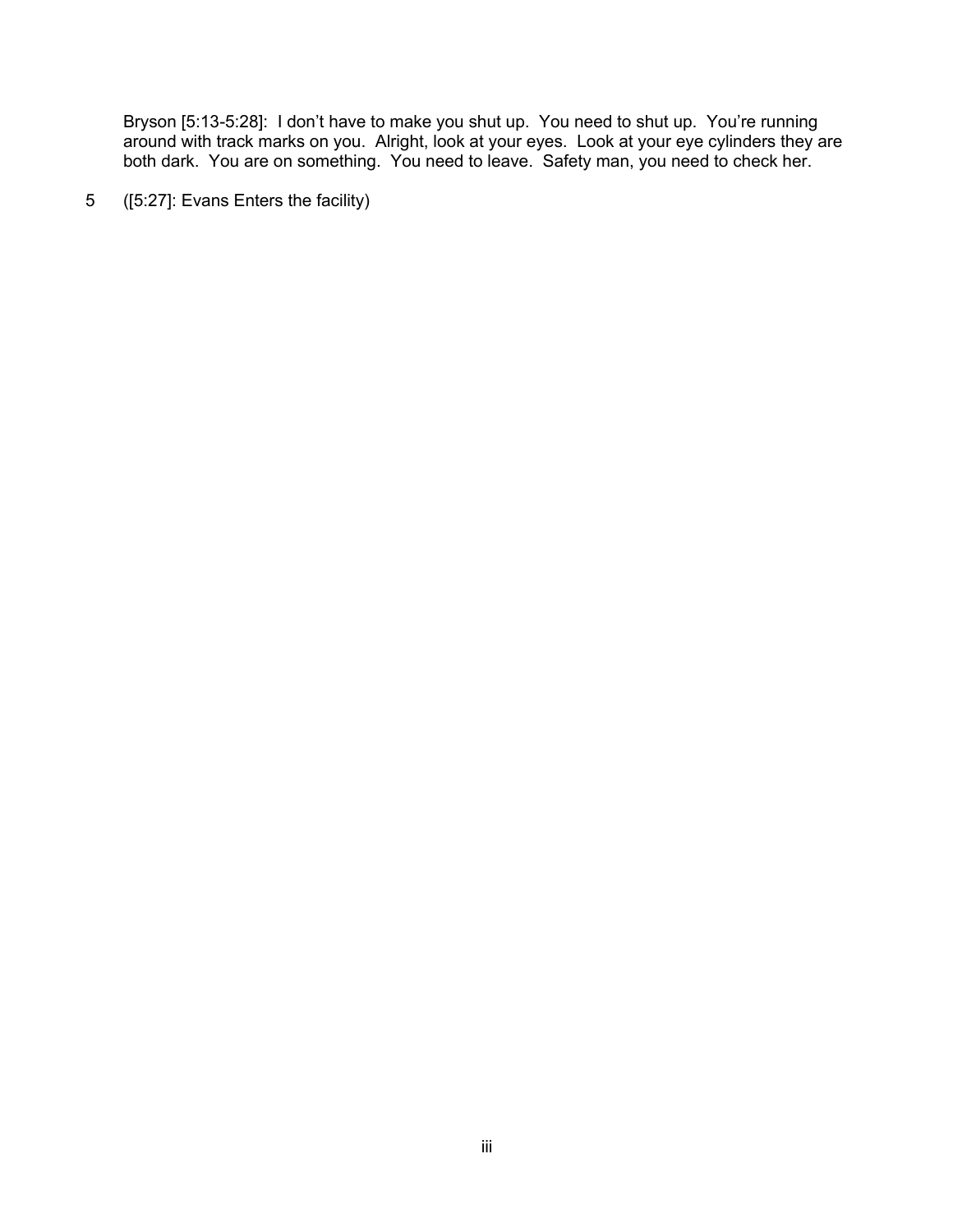# **APPENDIX C**

## **TRANSCRIPT OF BRYSON COMMENTS ON FLOWERS FACEBOOK LIVE VIDEO G.C. Exh. 63**

5

Bryson [49:00-50:36]: What's up y'all. I'm out here, we are fighting just to get this place closed down and sanitized, you know. They got 27 confirmed with the virus in there. They are sending them home. They're telling them that they are gonna quarantine them for 14 days at home, they can stay home they'll get paid. Nobody is getting paid. Nothing.

- 10 People are just home sitting with the virus, they're not getting anything out of this. And these people here. We're trying to make them understand that these people don't… that Jeff Bezos does not care about any of us. He does not care about any of us. Anytime this place could be open. And they are not telling you when they're hiring you that there's cases. They are telling you the following day. You know. There's just a lot going on here.
- 15 I'm kind of overwhelmed right now because I actually got into a debate. I think they sent out a plant, you know, to start an argument with me, and it got a little out of hand. And, you know, and I mean, if that does come up, trust and believe, you know, they – they push me to the limit and I had no choice. I didn't want to take that route but it looks to me like Amazon is now hiring, definitely hiring the scum of the earth. They're hiring what looks to be
- 20 junkies and stuff like that, cause the girl that came out to say something to me, she looked like she was on fentanyl and something else. And that's what they sent at me. She says oh, this place is open. We need this place to work, you know. Evidently, she has no family or no other concerns. She's got black rings under her eyes. Amazon does stoop that low. So that's what we're dealing with right now.
- 25

Flowers [50:37-5:30]: You heard him. You heard the message. I'm behind him. You here that, right. You see they are hiring anybody. They need workers. They need workers. All of y'all need workers in a time of crisis like this. The customer is important, but your employees come first. In a sense like this . . . the employees come before the customers.

- 30 But like OSHA said, the customers always right but treat your employees like customers. It's like that. It's a shame. You guys go can always inbox me and I'll tell you what is going on. I'll tell you any advice. Anything I need. I'll answer y'all. But it's a shame. We shouldn't have to fight for this. We shouldn't have to fight for something like this. Look, you know how it is. . . . Yo Gerry you going to your car? 35
	- Bryson [51:30-51:41]: No, I'm just going over there. You need to be over there with them. Give them support, bro. Cause I can't be… I really cursed that girl out. She cursed at me and I cursed her out you know.
- 40 Flowers [51:41-51:44]: I'm supposed to be doing an interview right now. I gotta sit in your car for a few minutes.

Bryson [51:45-51:54]: Well go ahead. Like I feel kind of… you know she got me off point.

45 Flowers [51:54-51:57]: Don't worry, yo. We got the National Labor Relations Board behind us. The National Labor Relations Board behind us.

Bryson [51:59-52:08]: Yea but she called me a [unintelligible]. She challenged me like.... You gonna challenge a man out here like… ain't nobody calling [unintelligible]… fucking

50 crackhead…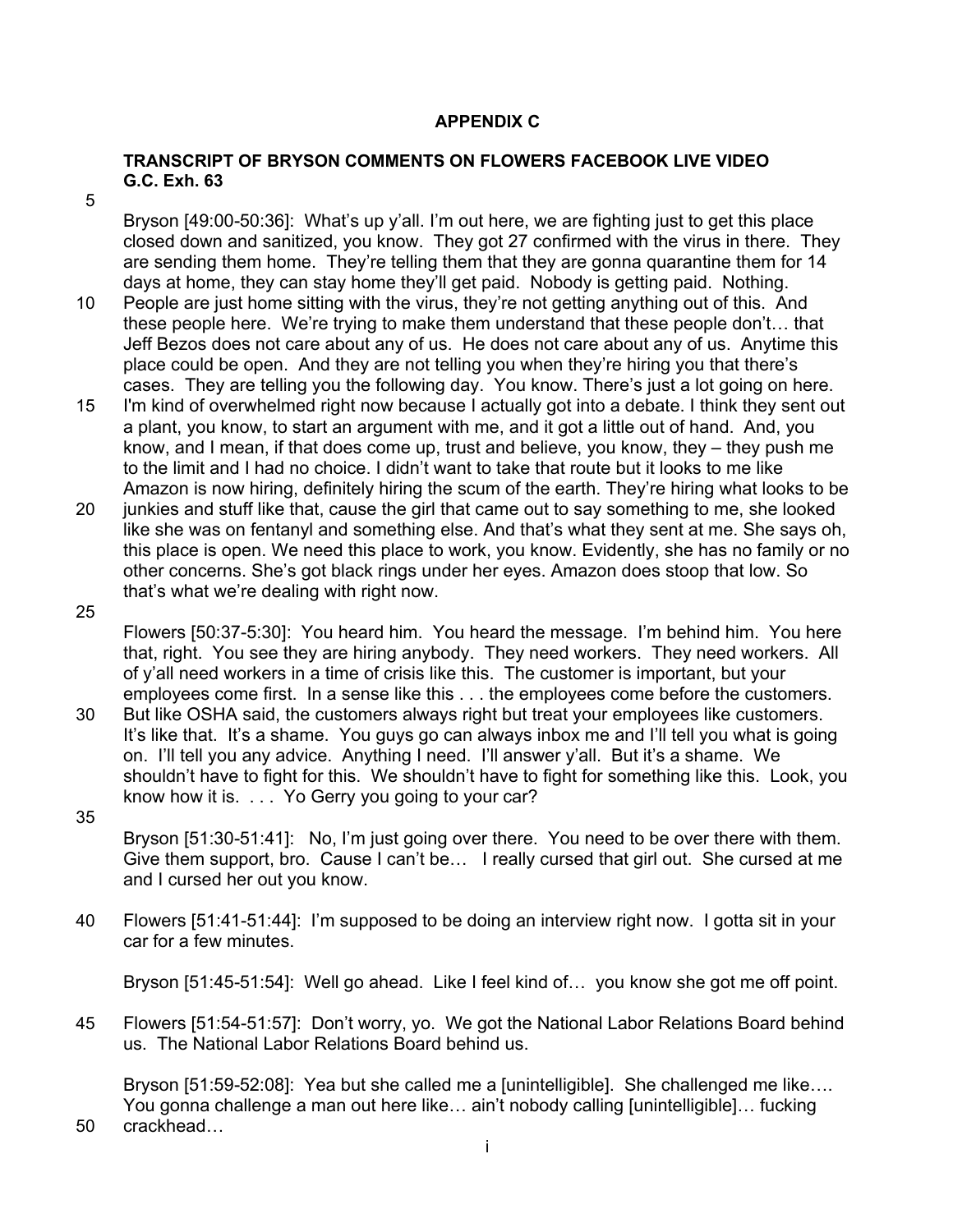(Extended comments by Flowers regarding meeting in which, according to Flowers, Amazon and Jeff Bezos "bashed" Chris Smalls as "an uneducated black man." Flowers said, "there should be nothing racial about what we're doing." Ultimately, Flowers asked Bryson, "Jeff Bezos brought race into this, right?")

5

Bryson [54:24-55:55:38]: Yes he did. The plan was, when they couldn't deal with my…our leader that started this movement, Christian, they decided in a Board meeting that was leaked out to us that they were gonna make him seem like a dumb [N-word]. They were just going to make him seem like he was a crazy old dumb [N-word]. He's not intelligent. That's exactly the

- 10 words they used. Not [N-word] part so much but they were going to let him seem like you know he was less intelligent black person so that's what they're saying. In so many words, in translation, we are gonna make him look like a dumb [N-word] and that'll be that. You know and this will be over with. So this is the type of person we are dealing with. Jeff Bezos is a monster. Alright. Everybody that thinks he's out there, you know, and he's a good guy. And you see he's
- 15 a monster. Anybody that does something like this and doesn't care about the people that are making you billions. There's something wrong. There's definitely something wrong. As far as I know I'm a leader. I can tell you I've been in leadership positions, you know, you can get flies, gnats, and mosquitos with honey, you can get them to do what you want, you know what I'm saying? Be nice to them. We're not getting that. We're not getting that.
- 20

Flowers [55:33-55:56]: You hear it. You hear it. Actually Also… Also…. After this live too… I'm gonna post it in this chat. I'm gonna post it in this group. I'm gonna post what Jeff Bezos said. You heard what he said. Even though he shouldn't be going off like that. Excuse his French. You know what I'm saying. Excuse his French. But I'm going to post it in the group. I'm . . .

25

Bryson [55:55-55:59]: I got one more thing to say. I just want to make this real clear . . .

Flowers [55:59]: Ok he got one more message to y'all.

30 Bryson [56:00-56:31]: I got one more message. When we started this. All we asked for was, close down the facility. Give it a good thorough cleaning. And we'll come back to work. Their answer and reply at that time was. . . yea we're thinking about doing that but we are probably going to close it down for two weeks and you guys will get paid. That slid out the door. They started mandating people. During a pandemic, you are mandated to come to work. This is 35 what we're dealing with. This is the type of person we're dealing with.

Flowers [56:30-56:37]: Hold on hold on. Look at that truck. COVID inside. You never know. It's COVID inside this prime truck. You never know.

40 Bryson [56:31-56:42]; Going to spread the news. Get the word out. That's what we doing.

Flowers: [56:41-56:50] Spread it to the world. Spread it to the world. That's all prime is. [Unintelligible] Guess what. The box has got COVID.

- 45 Bryson [56:50-57:40]: As far as I know, our Amazon on Staten Island just so everybody knows, incorporates three states, and that would be, New York, New Jersey, and Connecticut. Alright, that's how far we got people coming down to come to work here. Now, two or three states, you're spreading the disease back to three states. People coming here getting it and taking it to their home states, respectfully, this is a cesspool. It needs to be shut down. It needs to be taken
- 50 care of. It needs to be cleaned up and thoroughly cleaned before we can come back to work. And being that we don't want to catch it. You know, we can't come to work, we are not getting